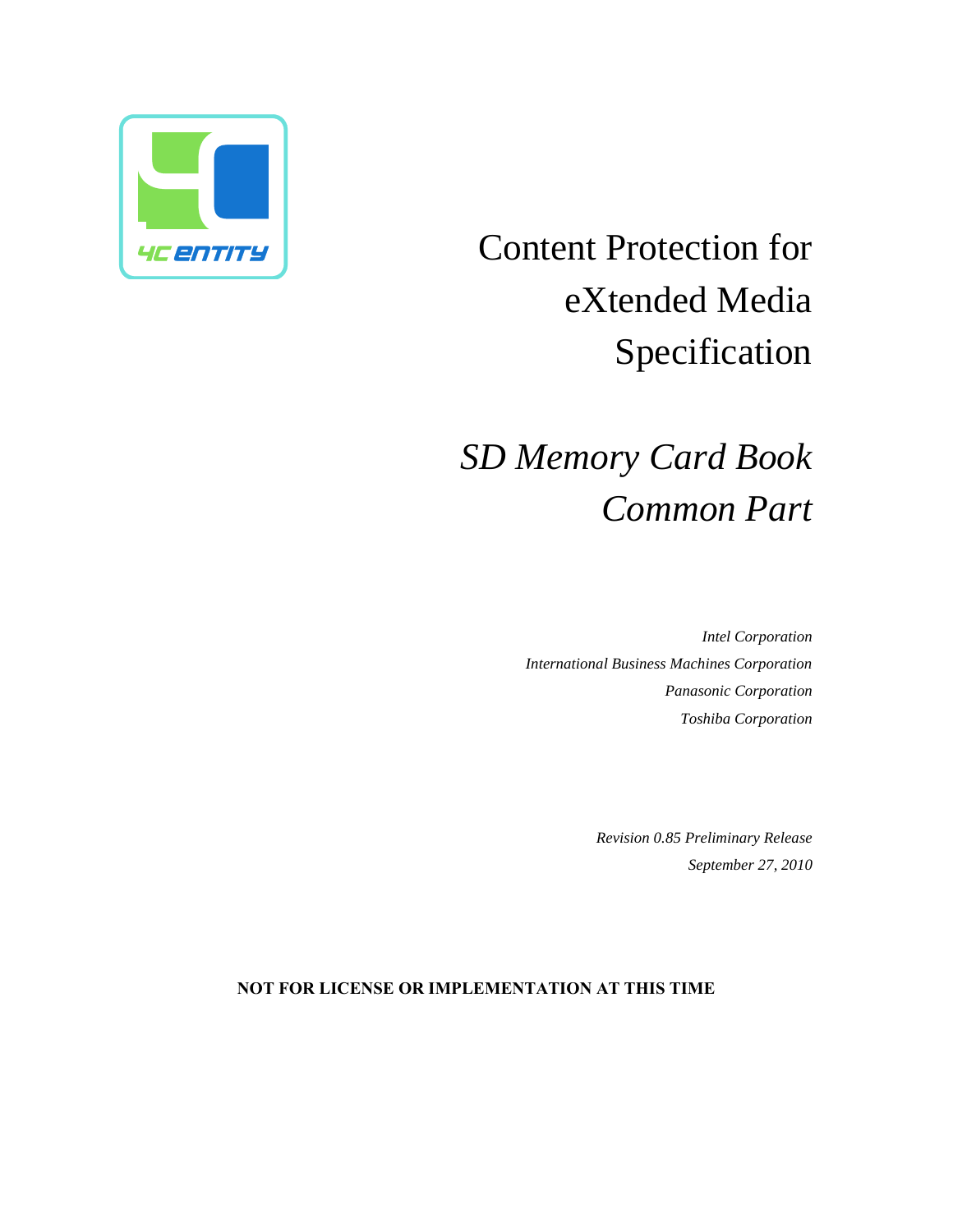This page is intentionally left blank.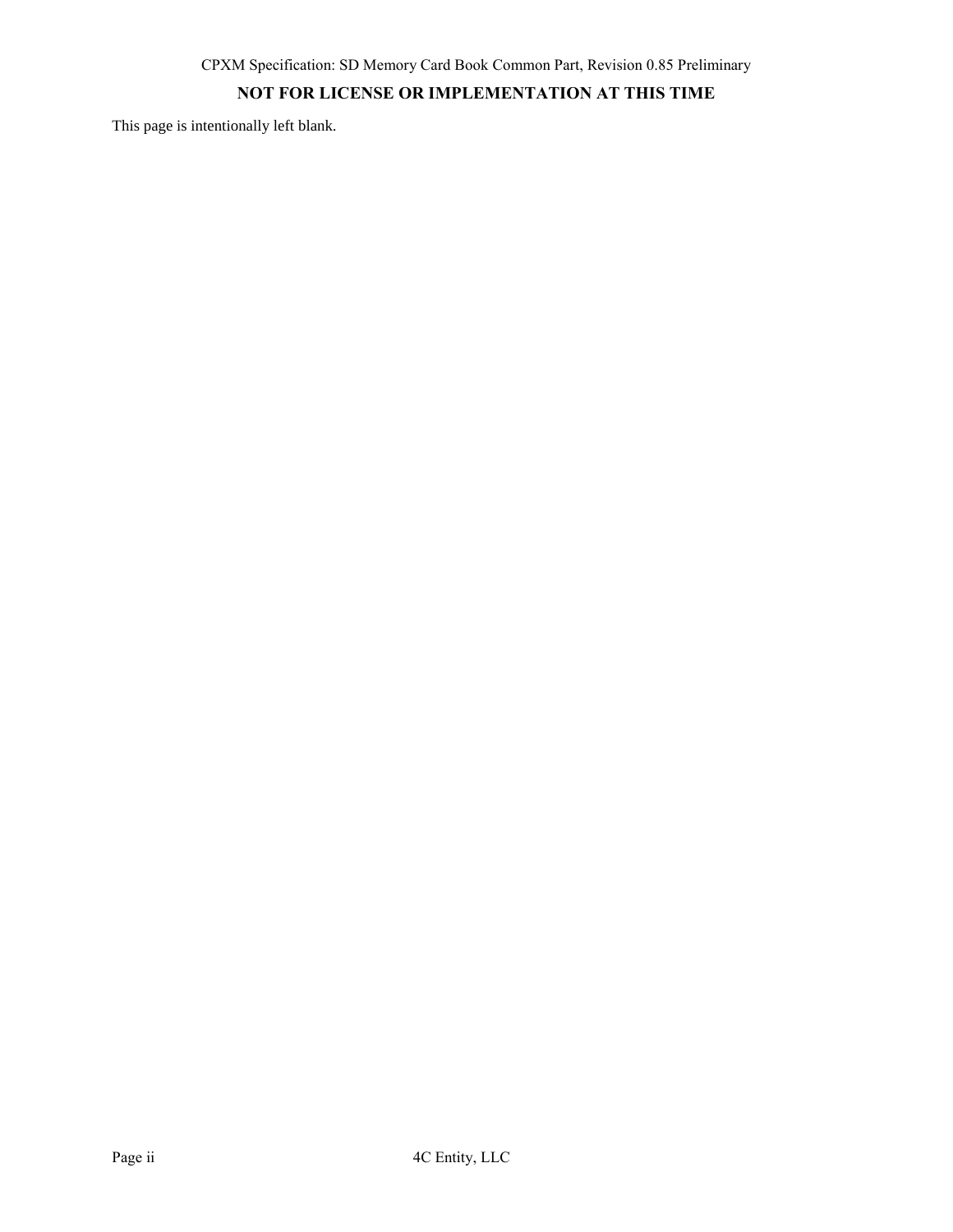## **Preface**

#### **Notice**

THIS DOCUMENT IS PROVIDED "AS IS" WITH NO WARRANTIES WHATSOEVER, INCLUDING ANY WARRANTY OF MERCHANTABILITY, NONINFRINGEMENT, FITNESS FOR ANY PARTICULAR PURPOSE, OR ANY WARRANTY OTHERWISE ARISING OUT OF ANY PROPOSAL, SPECIFICATION OR SAMPLE. IBM, Intel, Panasonic, and Toshiba disclaim all liability, including liability for infringement of any proprietary rights, relating to use of information in this specification. No license, express or implied, by estoppel or otherwise, to any intellectual property rights are granted herein.

This document is an intermediate draft and is subject to change without notice. Adopters and other users of this specification are cautioned that products based on it may not be interoperable with the final version or subsequent versions thereof.

Copyright © 2008 – 2010 by International Business Machines Corporation, Intel Corporation, Panasonic Corporation, and Toshiba Corporation. Third-party brands and names are the property of their respective owners.

## **Intellectual Property**

Implementation of this specification requires a license from the 4C Entity, LLC.

## **Contact Information**

Please address inquiries, feedback, and licensing requests to the 4C Entity, LLC:

- Licensing inquiries and requests should be addressed to  $4C$ -Services $@$  4CEntity.com.
- Feedback on this specification should be addressed to  $4C$ -Services @4CEntity.com.

The URL for the 4C Entity, LLC web site is [http://www.4CEntity.com.](http://www.4centity.com/)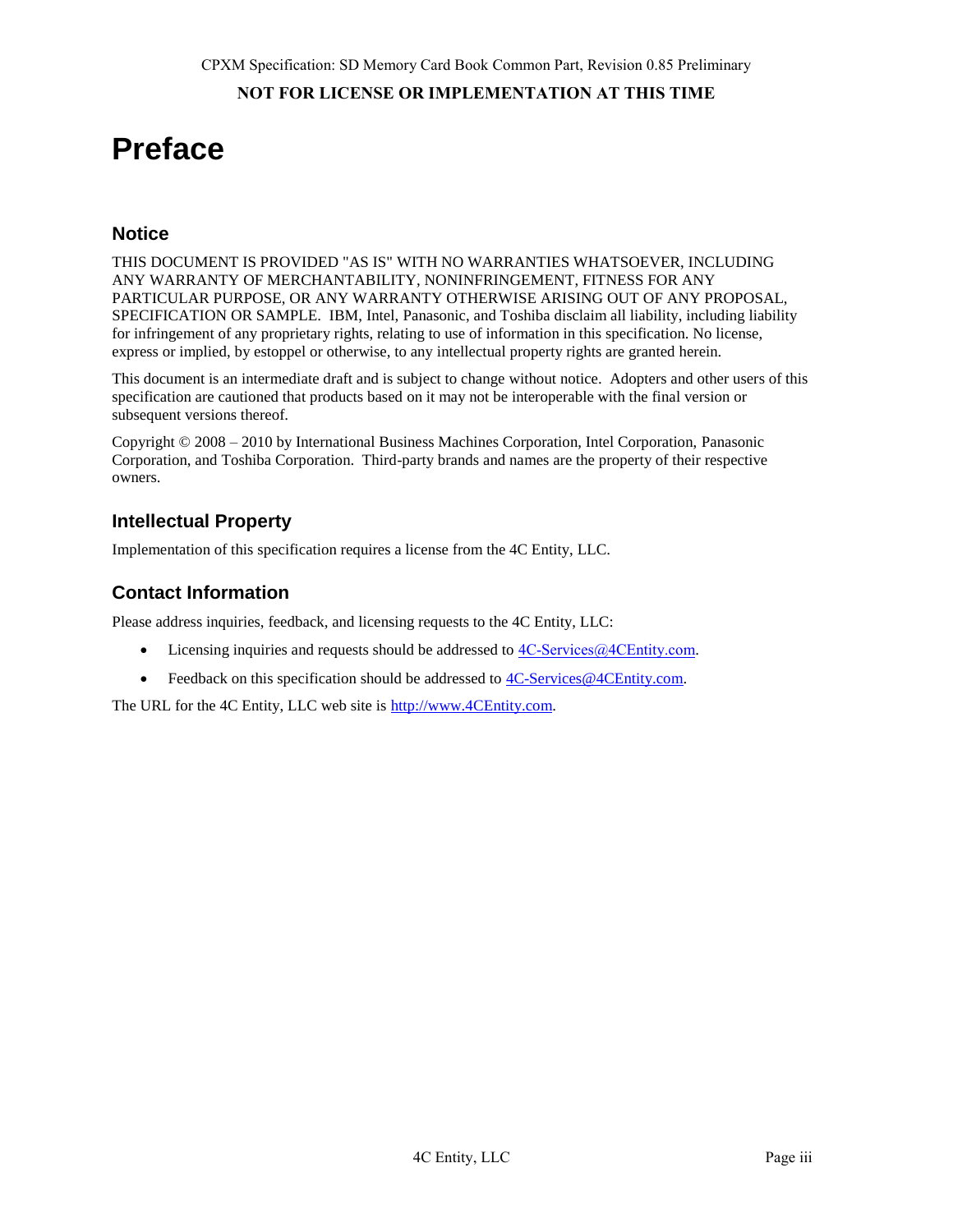This page is intentionally left blank.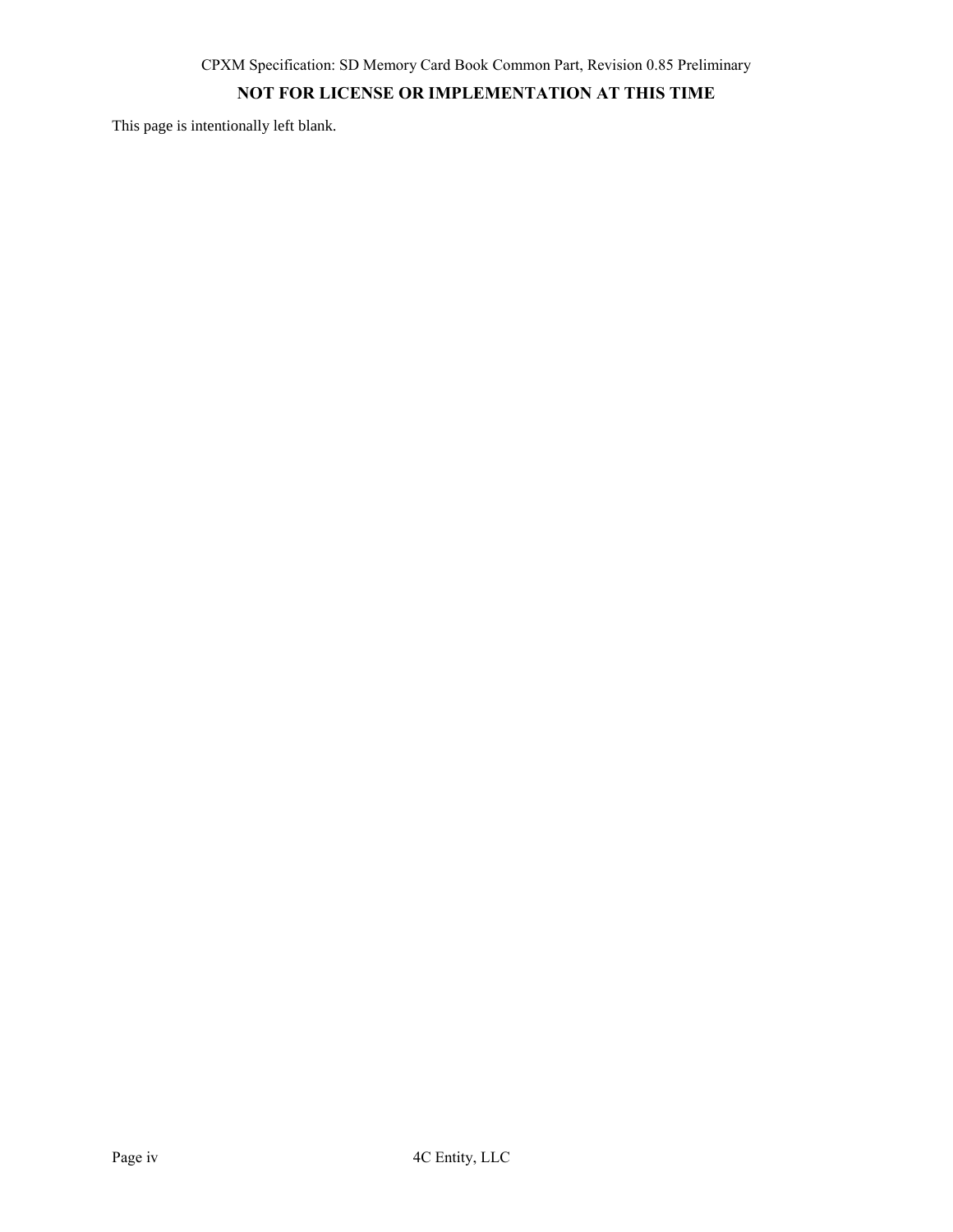## **Table of Contents**

| $\mathbf 1$ .                                                                          |  |
|----------------------------------------------------------------------------------------|--|
| ALPHABETICAL LIST OF ABBREVIATIONS AND ACRONYMS3<br>2.                                 |  |
| 3.<br><b>COMMON CPXM ELEMENTS FOR THE SD MEMORY CARD5</b>                              |  |
| 3.1                                                                                    |  |
| 3.2                                                                                    |  |
| 3.2.1                                                                                  |  |
| 3.2.2                                                                                  |  |
| 3.2.3                                                                                  |  |
| 3.3                                                                                    |  |
| 3.3.1                                                                                  |  |
| 3.3.1.1                                                                                |  |
| 3.3.1.2                                                                                |  |
| 3.3.2                                                                                  |  |
| 3.3.2.1                                                                                |  |
| 3.3.3                                                                                  |  |
| Encrypted Title Key, CCI (Copy Control Information) and UR (Usage Rules) 10<br>3.3.3.1 |  |
| 3.3.3.2                                                                                |  |
| 3.3.4                                                                                  |  |
| 3.3.4.1                                                                                |  |
| 3.4                                                                                    |  |
| 3.4.1                                                                                  |  |
| 3.4.1.1                                                                                |  |
| 3.5                                                                                    |  |
| 3.5.1                                                                                  |  |
| 3.5.2                                                                                  |  |
| 3.5.3                                                                                  |  |
| 3.6                                                                                    |  |
| 3.6.1                                                                                  |  |
| 3.7                                                                                    |  |
| 3.8                                                                                    |  |
| 3.9                                                                                    |  |
|                                                                                        |  |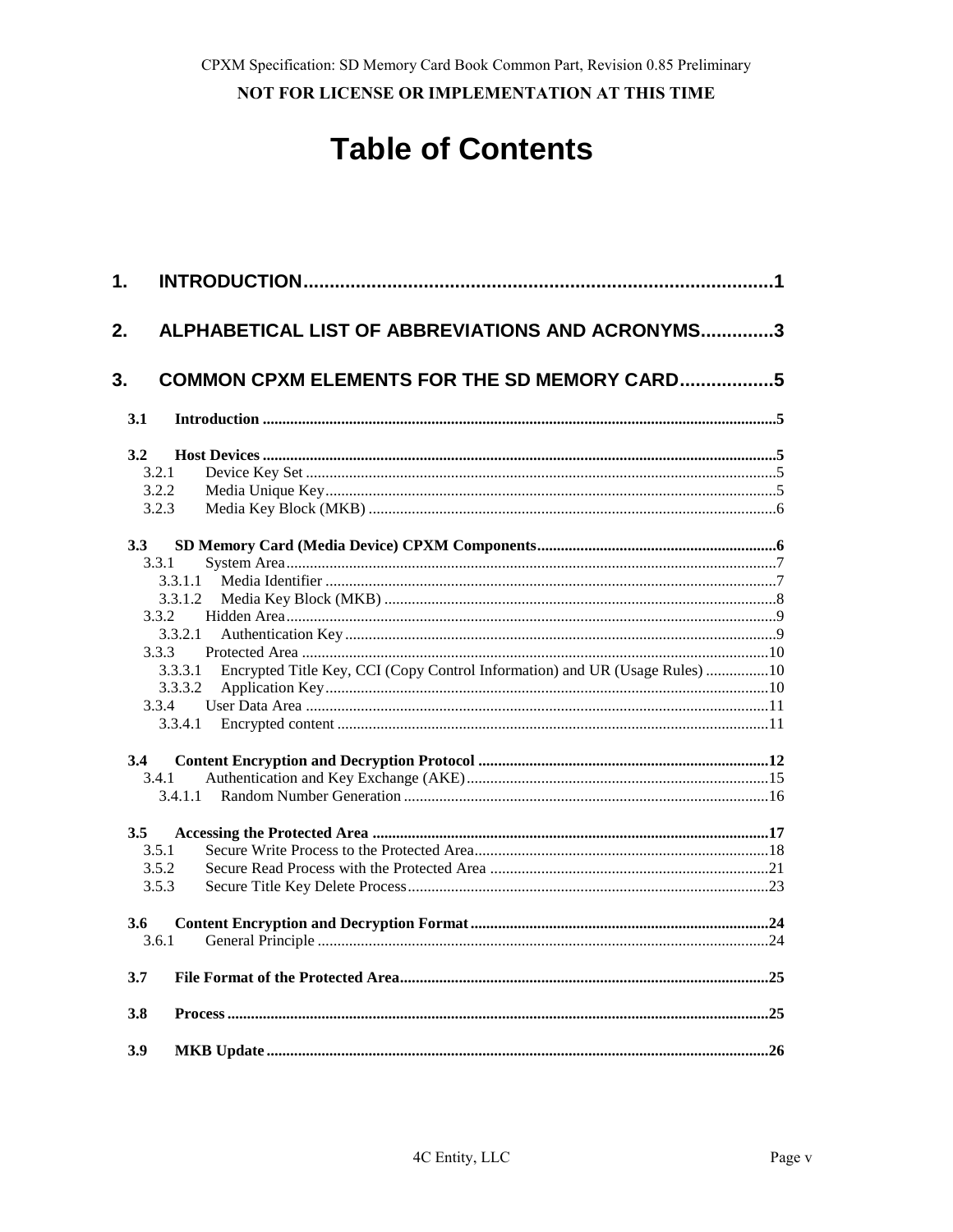CPXM Specification: SD Memory Card Book Common Part, Revision 0.85 Preliminary **NOT FOR LICENSE OR IMPLEMENTATION AT THIS TIME**

## **List of Figures**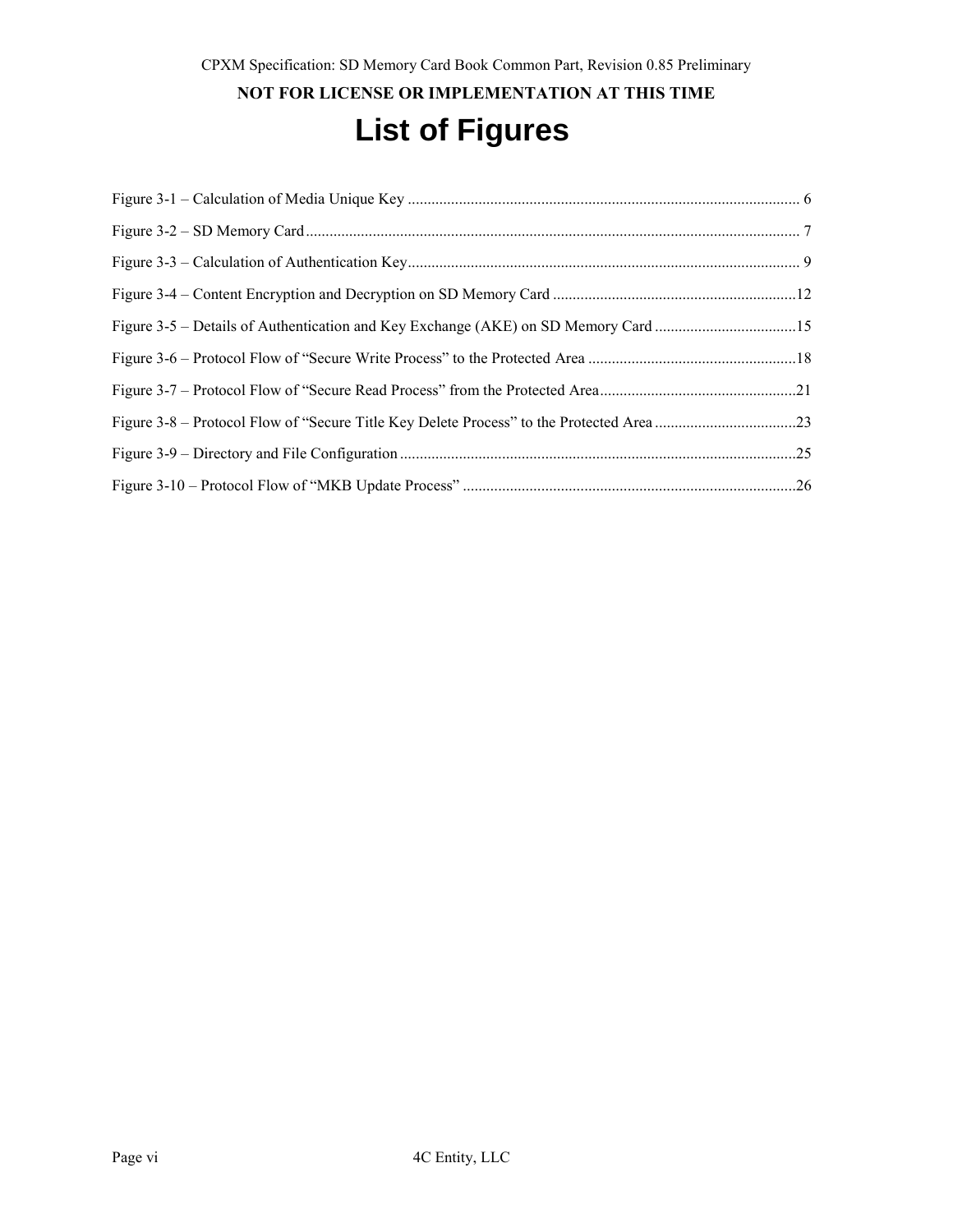This page is intentionally left blank.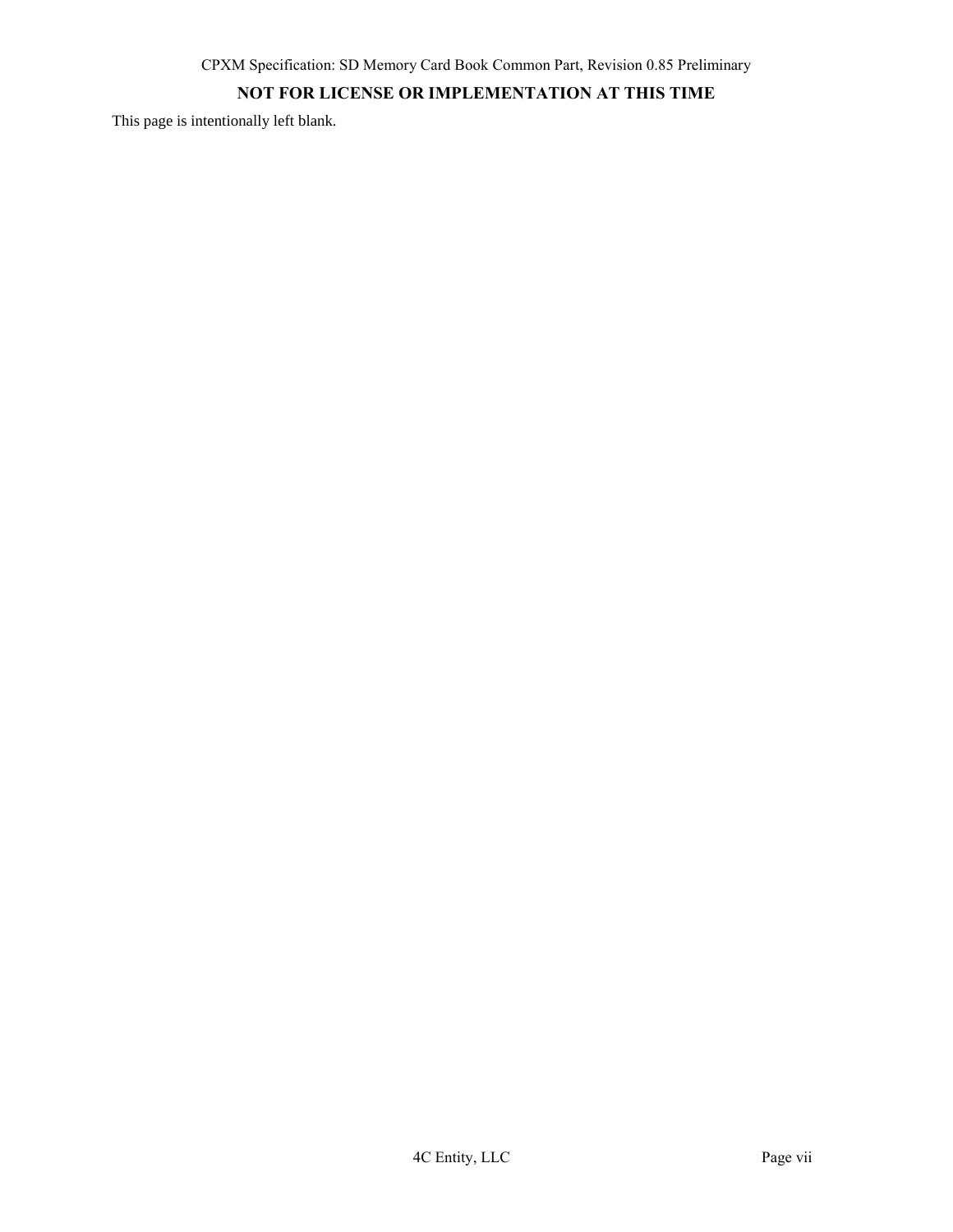## **List of Tables**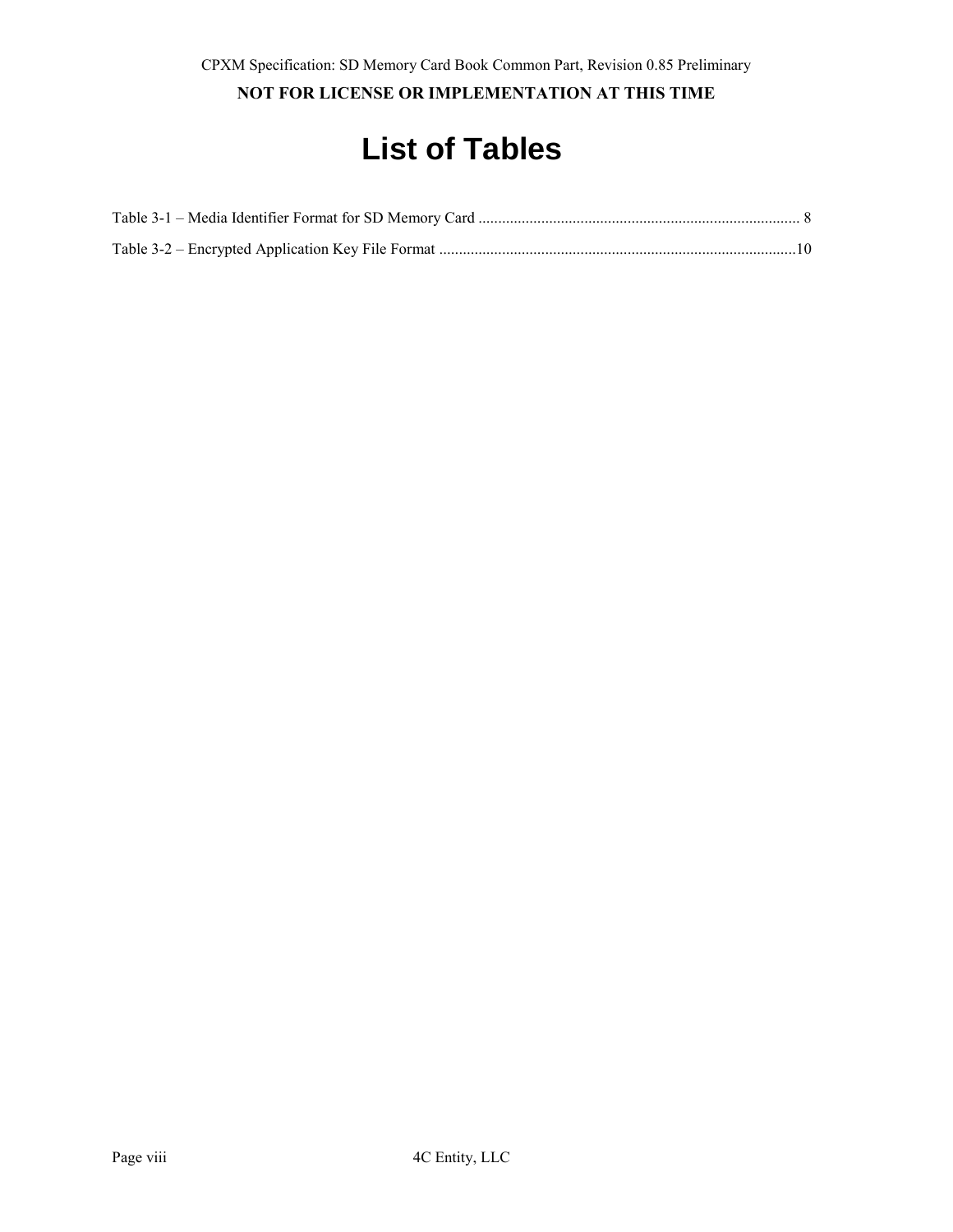This page is intentionally left blank.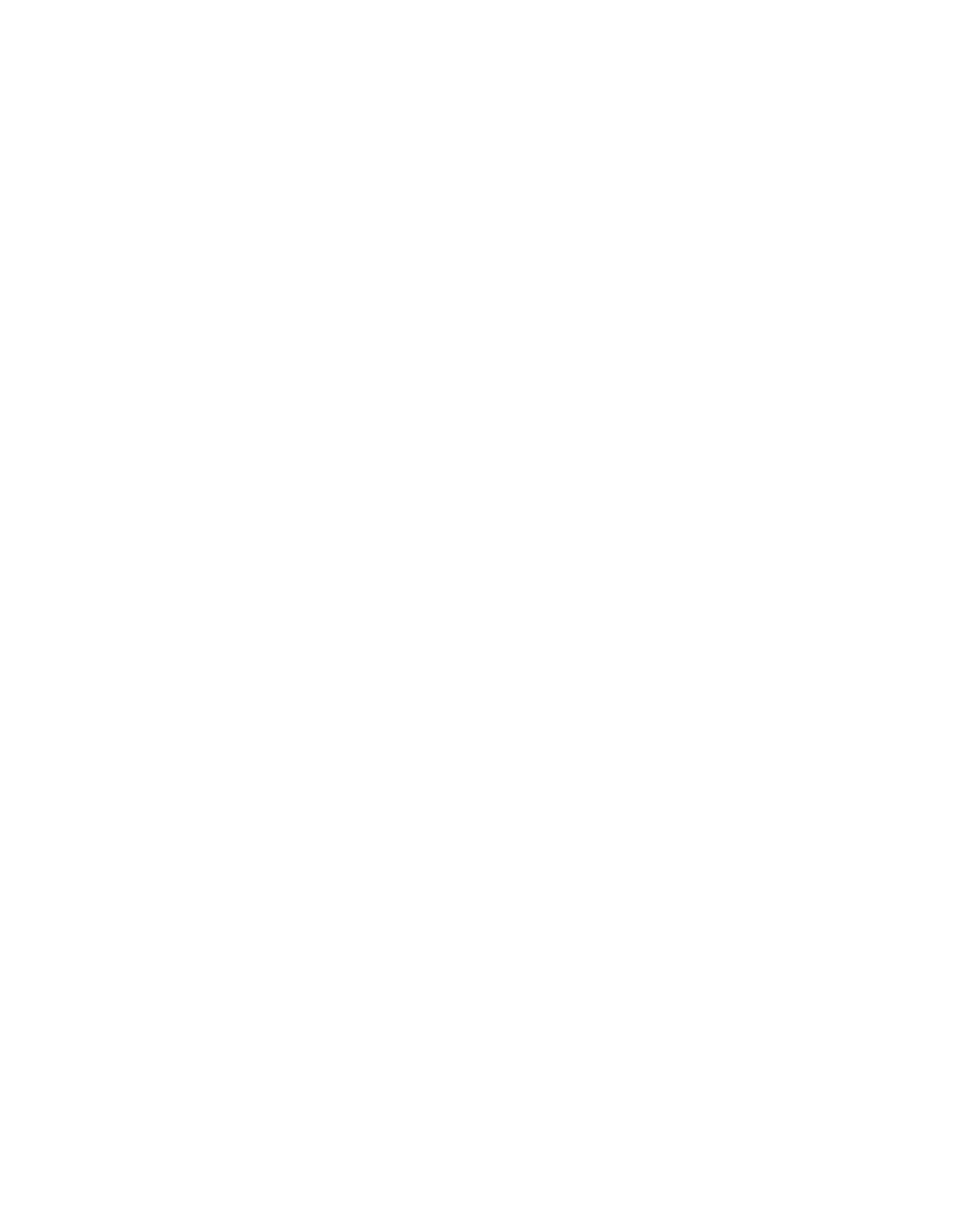## **Chapter 1 Introduction**

## <span id="page-10-0"></span>**1. Introduction**

## **1.1 Purpose and Scope**

The *Content Protection for eXtended Media Specification* (CPXM) defines a robust and renewable method for protecting content stored on a number of physical media types. CPXM technology is an enhanced version of Content Protection Removable Media (CPRM) technology. The specification is organized into several "books". The *Introduction and Common Cryptographic Elements* book provides a brief overview of CPXM, and defines cryptographic procedures that are common among its different uses. The *SD Memory Card Book* specifies additional details for using CPXM technology to protect content stored on the SD Memory Card, and on other implementations of protected storage with an interface and security system equivalent to that of the SD Memory Card. Note that such other implementations must not provide any external interface to the memory other than one that adheres to the protocols described in this specification.

The *SD Memory Card Book* consists of the following parts, under the general title *CPXM Specification SD Memory Card Book:*

- *Common Part,*
- *SD-Application Specific Parts*

This document is the *Common Part* of the *SD Memory Card Book,* and describes aspects of CPXM that are common to each SD-Application. Other *SD-Application Specific Parts* of the *SD Memory Card Book* describe additional details specific to each SD-Application. When there is a discrepancy between an applicationindependent book and an application-specific book then the application-specific book takes precedence.

The use of this specification and access to the intellectual property and cryptographic materials required to implement it will be the subject of a license. A license authority referred to as the 4C Entity, LLC is responsible for establishing and administering the content protection system based in part on this specification.

This document is an abridged version and for evaluation purpose only.

## **1.2 Document Organization**

This document is organized as follows:

- Chapter 1 provides an introduction.
- Chapter 2 lists abbreviations and acronyms used in this document.
- Chapter 3 describes the common CPXM protection mechanisms that are used to protect each SD-Application"s content stored on SD Memory Card media.

#### <span id="page-10-1"></span>**1.3 References**

This specification shall be used in conjunction with the following publications. When the publications are superseded by an approved revision, the revision shall apply.

4C Entity, LLC, *CPXM License Agreement* (Unpublished)

4C Entity, LLC, *CPXM Specification: Introduction and Common Cryptographic Elements*

4C Entity, LLC, *Content Protection System Architecture White Paper, Revision 0.81*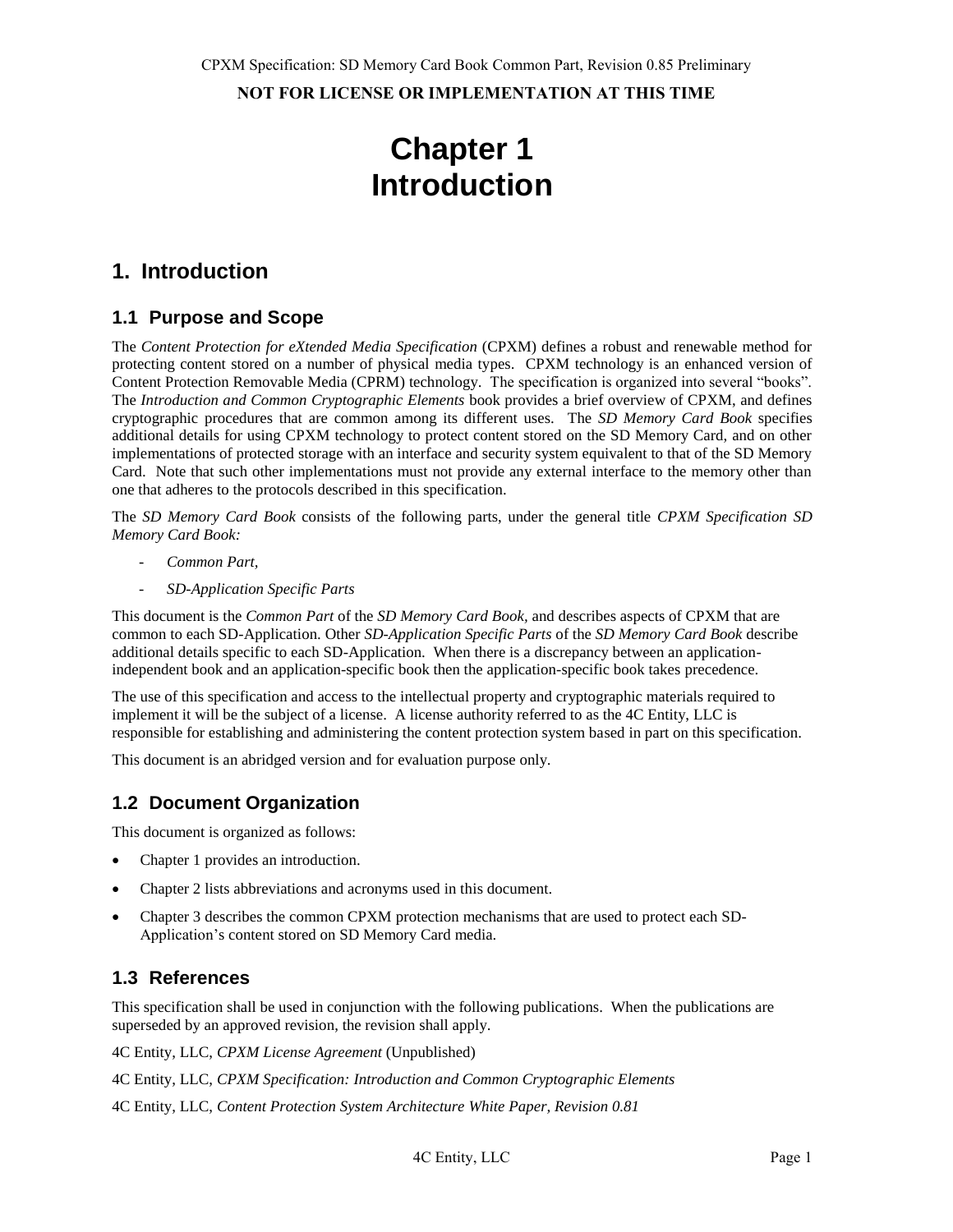SD Group, *SD Memory Card Specifications, Part 3: Security Specification, Version 3.10*

## **1.4 Future Directions**

This document describes aspects of CPXM that are common to each SD-Application. In future revisions, additional common CPXM elements may also be described.

## **1.5 Notation**

Except where specifically noted otherwise, this document uses the same notations and conventions for numerical values, operations, and bit/byte ordering as described in the *Introduction and Common Cryptographic Elements* book of this specification.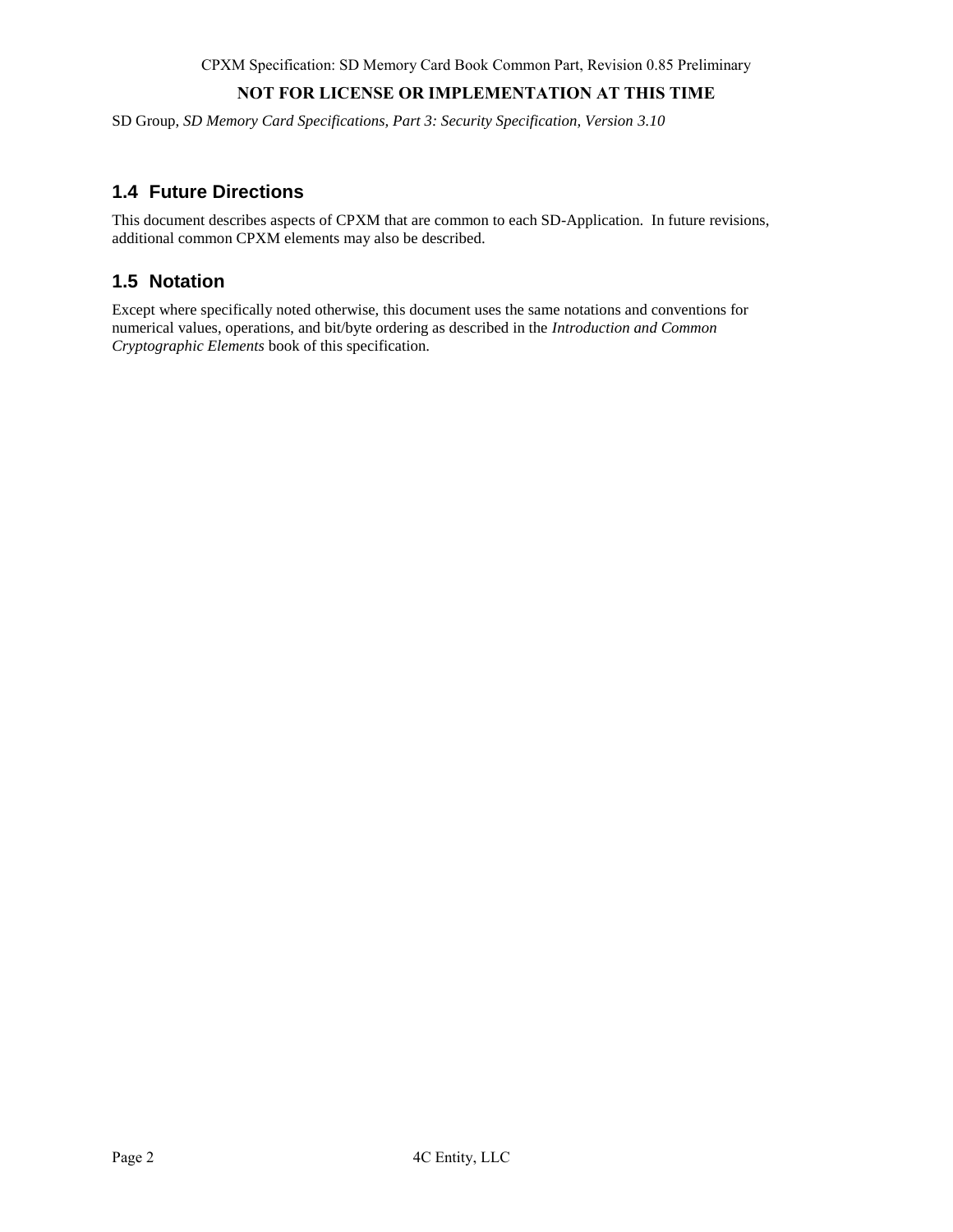## **Chapter 2 Abbreviations and Acronyms**

## <span id="page-12-0"></span>**2. Alphabetical List of Abbreviations and Acronyms**

The following abbreviations and acronyms are used in this document:

| 4C                | 4 Companies (IBM, Intel, Panasonic, and Toshiba) |  |  |  |  |
|-------------------|--------------------------------------------------|--|--|--|--|
| $K_{app}$         | <b>Application Key</b>                           |  |  |  |  |
| AKE               | Authentication and Key Exchange                  |  |  |  |  |
| $K_{\text{auth}}$ | Authentication Key                               |  |  |  |  |
| <b>CBC</b>        | <b>Cipher Block Chaining</b>                     |  |  |  |  |
| <b>CCI</b>        | Copy Control Information                         |  |  |  |  |
| <b>CPRM</b>       | <b>Content Protection for Recordable Media</b>   |  |  |  |  |
| <b>CPXM</b>       | Content Protection for eXtended Media            |  |  |  |  |
| <b>ECB</b>        | Electronic Codebook                              |  |  |  |  |
| <b>FAT</b>        | <b>File Allocation Table</b>                     |  |  |  |  |
| ID                | Identifier                                       |  |  |  |  |
| <b>KCD</b>        | Key Conversion Data                              |  |  |  |  |
| <b>LLC</b>        | <b>Limited Liability Company</b>                 |  |  |  |  |
| <b>lsb</b>        | Least Significant Bit                            |  |  |  |  |
| $ID_{media}$      | Media Identifier                                 |  |  |  |  |
| $K_m^0$           | Media Key or Media Key Base                      |  |  |  |  |
| $K_m^{-1}$        | Media Key Precursor                              |  |  |  |  |
| <b>MKB</b>        | Media Key Block                                  |  |  |  |  |
| $K_{mn}$          | Media Unique Key                                 |  |  |  |  |
| msb               | Most Significant Bit                             |  |  |  |  |
| PC                | Personal Computer                                |  |  |  |  |
| <b>SD</b>         | Secure Digital                                   |  |  |  |  |
| $K_{t}$           | Title Key                                        |  |  |  |  |
| <b>TKURE</b>      | Title Key and Usage Rule Entry                   |  |  |  |  |
| TBD               | To Be Determined                                 |  |  |  |  |
| UR                | <b>Usage Rules</b>                               |  |  |  |  |
| <b>XOR</b>        | Exclusive-OR                                     |  |  |  |  |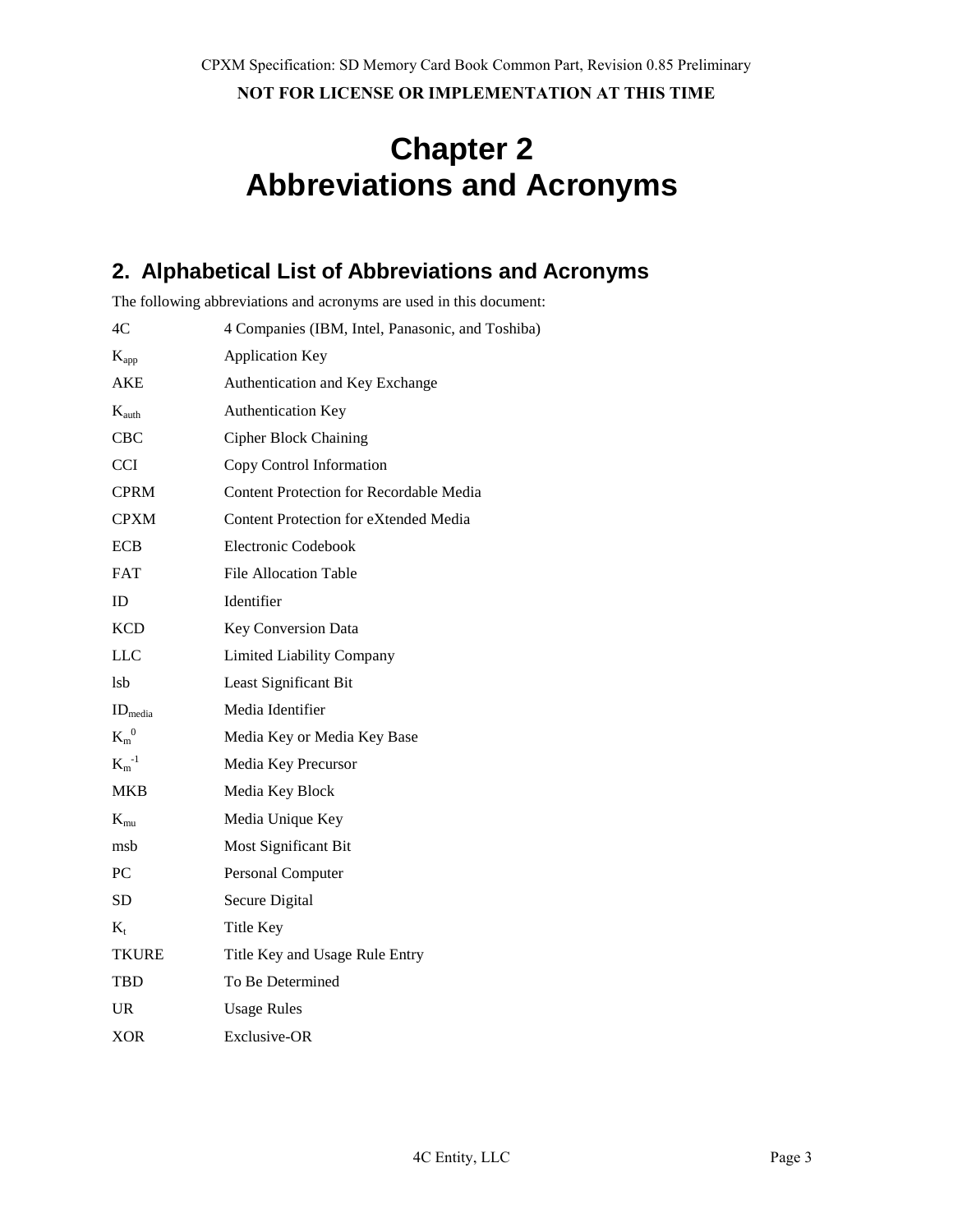This page is intentionally left blank.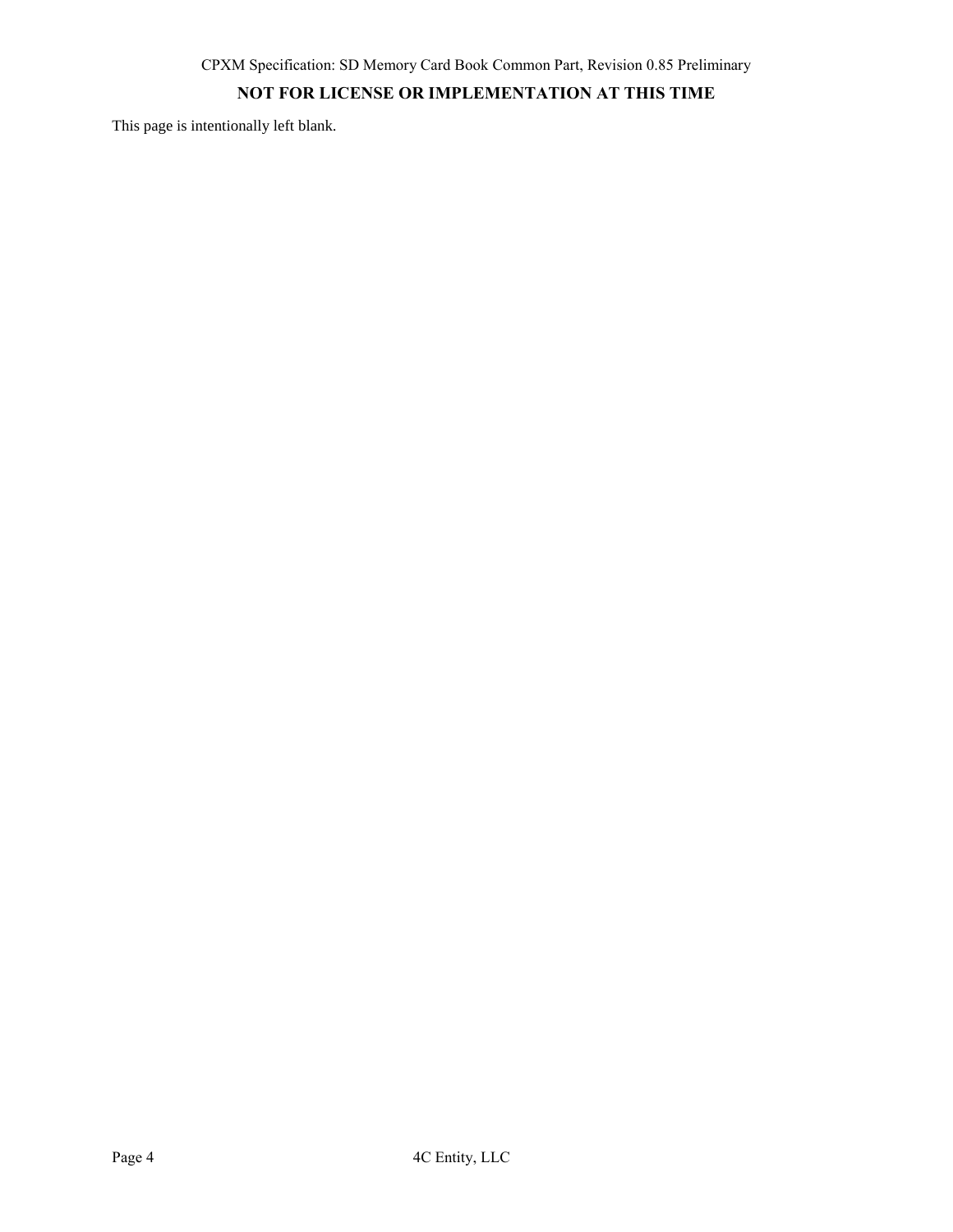## **Chapter 3 Common CPXM Elements for the SD Memory Card**

## <span id="page-14-0"></span>**3. Common CPXM Elements for the SD Memory Card**

## <span id="page-14-1"></span>**3.1 Introduction**

This chapter specifies details for using elements of CPXM technology that are common to the protection of each SD-Application content stored on SD Memory Card media. The formats for each SD-Application and the SD Memory Card are licensable from the SD Association, which also publishes specifications describing them in detail (see the corresponding references in Section [1.3\)](#page-10-1). This chapter assumes that the reader is familiar with these formats, as defined in their corresponding specifications.

CPXM has two device types: 1) Media Devices such as the SD Memory Card detailed in this specification, and 2) Host Devices which consists of the higher function device which uses the Media Device.

It is anticipated that CPXM technology may also be applied to other SD formats under future extensions to this specification, as authorized by the 4C Entity, LLC.

## <span id="page-14-2"></span>**3.2 Host Devices**

Each CPXM compliant Host Device (e.g. recording, playback, viewing, source, and destination device) for the SD Memory Card shall follow the protocols for accessing Host Devices described in this specification.

## <span id="page-14-3"></span>**3.2.1 Device Key Set**

Each Host Device is given a set of Host Device Key Set, consists of (a) a Device Node and (b) a set of 325 Device Keys ( $K_d$ ) and the UV Descriptor (UV) associated with each Device Key, {Device Node,  $\{K_d, J_v, \text{UV}_0\}$ ,  ${K_d}_1$ , UV<sub>1</sub>}, ...,  ${K_d}_{324}$ , UV<sub>324</sub>}. A Host Device shall treat its Host Device Keys as Highly Confidential as defined in the CPXM License Agreement. The confidentiality of Device Node and UV Descriptors are vendor specific. There are different sets for each application group defined by the SD Association. The actual keys are provided by the 4C Entity, LLC, to adopters of CPXM and are used for processing the MKB to calculate the Media Key Precursor  $(K_m^{-1})$  and the Media Key  $(K_m^{-0})$ , as described in the *Introduction and Common Cryptographic Elements* book of this specification. The Host Device supporting installation of the MKB shall have two Device Key Sets; that is one for the Placeholder MKB, and the other one for the Fixed MKB or the Proprietary MKB, in order to perform MKB Update properly. See Section [3.3.1.2](#page-17-0) for the definition of the types of MKB. The Host Device Key Set may be either unique per device, or shared by multiple devices. The CPXM License Agreement describes the details and requirements associated with these two alternatives.

## <span id="page-14-4"></span>**3.2.2 Media Unique Key**

A Host Device uses the Media Unique Key when encrypting a Title Key or decrypting an encrypted Title Key. A Media Unique Key is calculated with the Media Key Precursor  $(K_m^{-1})$  and the Media Identifier using the AES One-way Function. A Media Unique Key  $(K_{\text{mu}})$  shall be calculated as:

 $K_{mu} = AES_G(K_m^{-1}, ID_{median}).$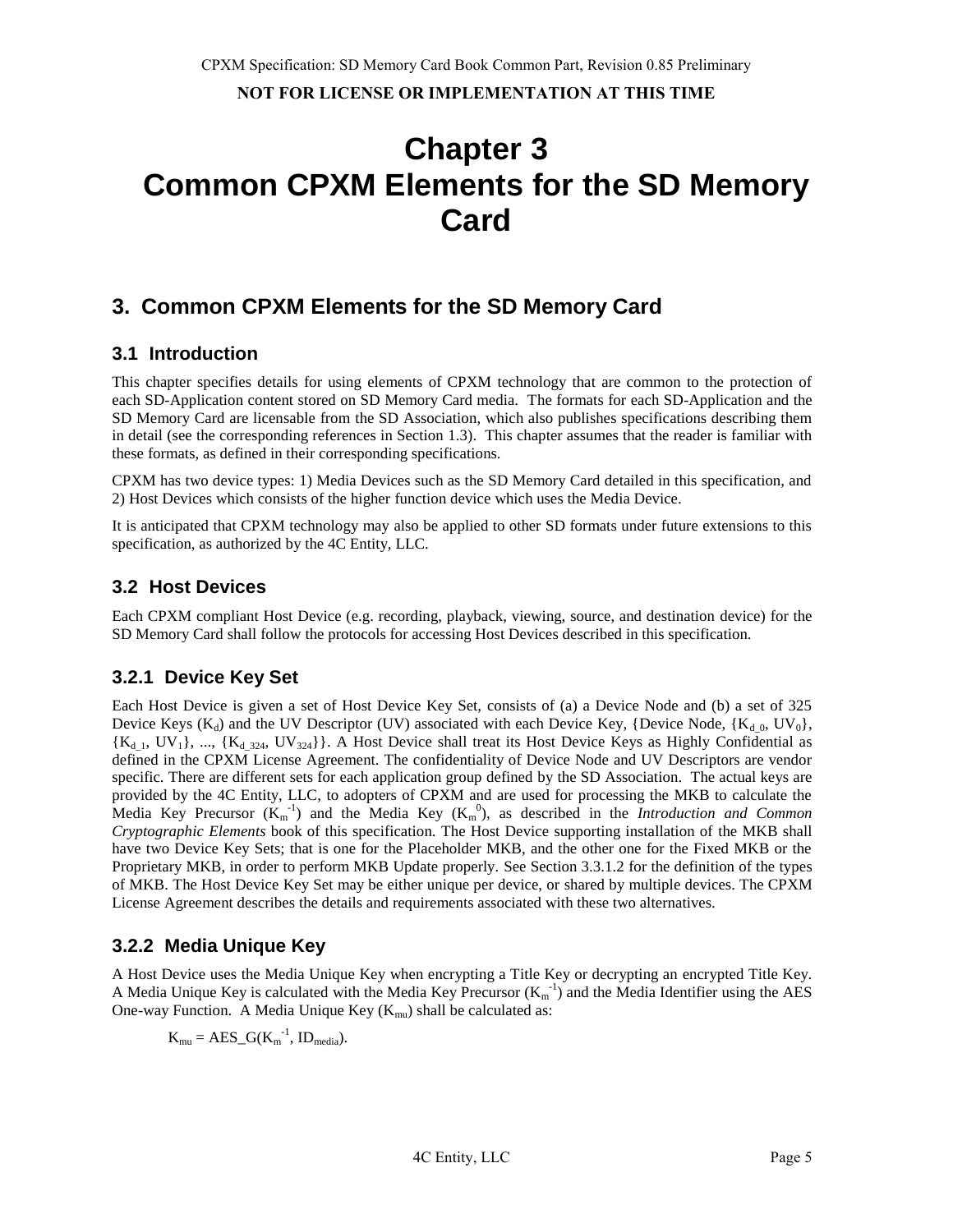



**Figure 3-1 – Calculation of Media Unique Key**

## <span id="page-15-0"></span>**3.2.3 Media Key Block (MKB)**

CPXM compliant Host Device shall retain the most recent Media Key Block (MKB) which it encounters and has verified in non-volatile memory storage, if the device supports MKB Update. A device shall protect the integrity of the MKB, so that MKB shall not be modified, altered, deleted or replaced in any form.

When persistently storing an MKB, the device shall have at least  $128K (131,072)$  bytes of non-volatile memory for that purpose. The Host Device shall update the MKB in its storage if it receives a MKB from an SD Memory Card where the Version Number of the received MKB is greater than the Version Number of the MKB currently stored, and the received MKB is small enough to fit in the Host Device"s non-volatile storage.

Note: If an MKB received by the Host Device with content from a remote server has a Version Number greater than the Version Number of the MKB stored on the SD Memory Card, the Host Device shall update the MKB in the SD Memory Card even if the MKB is larger than the capacity of the non-volatile storage in the Host Device.

## <span id="page-15-1"></span>**3.3 SD Memory Card (Media Device) CPXM Components**

This section describes the logical location and format of the CPXM components, when stored on the SD Memory Card. [Figure 3-2](#page-16-2) depicts the logical locations of CPXM Components on the SD Memory Card. These logical locations are used, unless explicitly noted otherwise in an application specific part of *CPXM Specification SD Memory Card Book*.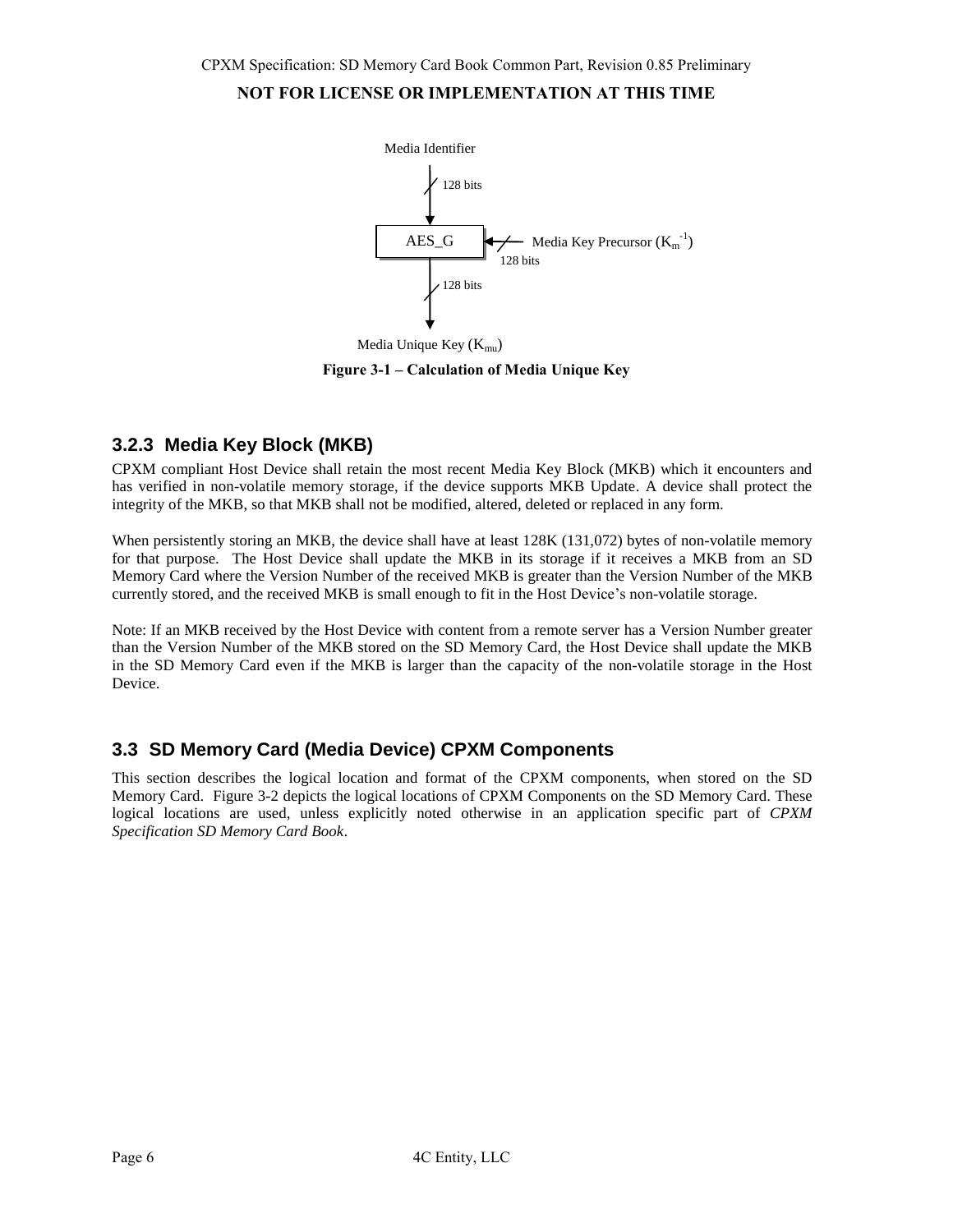

**Figure 3-2 – SD Memory Card**

- <span id="page-16-2"></span>A Media Identifier (ID<sub>media</sub>) and sixteen Media Key Blocks are pre-recorded in the System Area.
- One Media Device Key Set, sixteen Authentication Keys and a Random Number Key are pre-recorded in the Hidden Area.
- Encrypted Title Keys, Encrypted CCI (Copy Control Information), Encrypted UR (Usage Rules) and Encrypted Application Keys are recorded in the Protected Area. The actual number of Title Keys and associated CCI and/or Usage Rules is a result of how many titles have been recorded.
- Encrypted Content is recorded in the User Data Area

## <span id="page-16-0"></span>**3.3.1 System Area**

Each CPXM Compliant SD Memory Card shall contain a System Area, which is a read only area for the Host Device. The System Area contains the Media Identifier (ID<sub>media</sub>) and the sixteen Media Key Blocks (MKBs).

## <span id="page-16-1"></span>**3.3.1.1 Media Identifier**

Each CPXM Compliant SD Memory Card shall contain a 128-bit Media Identifier (ID<sub>media</sub>), which is placed in the System Area by the SD Memory Card manufacturer. The Media Identifier includes the Device Node (DN) of the Media Device Key Set. The Media Identifier logical format is shown i[n Table 3-1.](#page-17-1)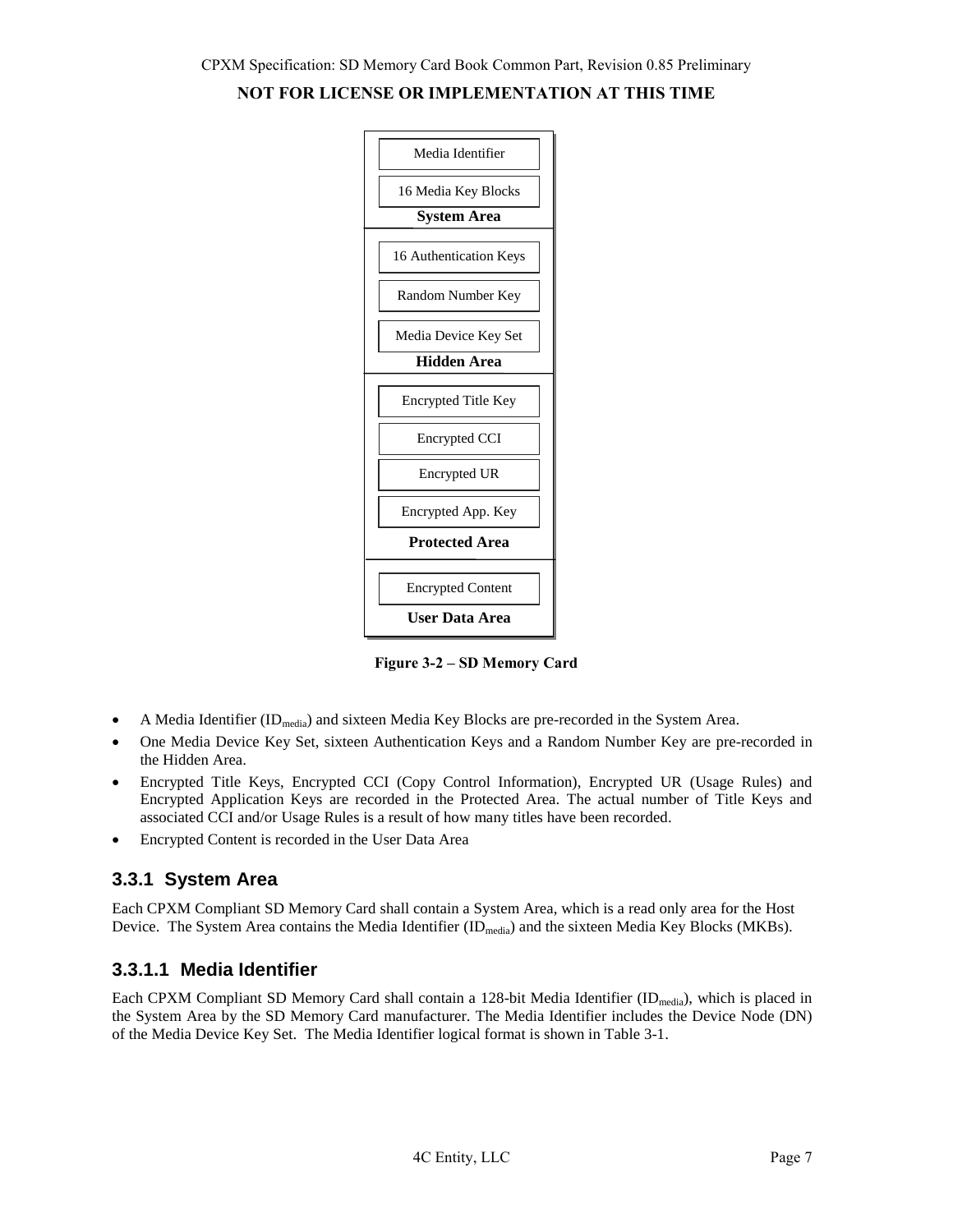**Table 3-1 – Media Identifier Format for SD Memory Card**

<span id="page-17-1"></span>

| <b>Bit</b><br><b>Byte</b> | 7 | 6                                                                    | 5 | $\overline{\mathbf{4}}$ | $\mathbf{3}$ | $\overline{2}$ | $\mathbf{1}$ | $\boldsymbol{0}$ |  |  |
|---------------------------|---|----------------------------------------------------------------------|---|-------------------------|--------------|----------------|--------------|------------------|--|--|
| $\boldsymbol{0}$          |   | Manufacturer ID                                                      |   |                         |              |                |              |                  |  |  |
|                           |   | will be defined by 4C Entity, LLC                                    |   |                         |              |                |              |                  |  |  |
| $\overline{2}$            |   |                                                                      |   |                         |              |                |              |                  |  |  |
| $\mathfrak{Z}$            |   |                                                                      |   |                         |              |                |              |                  |  |  |
| $\overline{4}$            |   |                                                                      |   |                         |              |                |              |                  |  |  |
| 5                         |   |                                                                      |   |                         |              |                |              |                  |  |  |
| 6                         |   |                                                                      |   |                         |              |                |              |                  |  |  |
| 7                         |   |                                                                      |   |                         |              |                |              |                  |  |  |
| $\,8\,$                   |   | Reserved $(00_{16})$<br>Reserved $(00_{16})$<br>Reserved $(00_{16})$ |   |                         |              |                |              |                  |  |  |
| 9                         |   |                                                                      |   |                         |              |                |              |                  |  |  |
| 10                        |   |                                                                      |   |                         |              |                |              |                  |  |  |
| 11                        |   | Device Node Number of Media Device Key Set                           |   |                         |              |                |              |                  |  |  |
| 12                        |   |                                                                      |   |                         |              |                |              |                  |  |  |
| 13                        |   |                                                                      |   |                         |              |                |              |                  |  |  |
| 14                        |   |                                                                      |   |                         |              |                |              |                  |  |  |
| 15                        |   |                                                                      |   |                         |              |                |              |                  |  |  |

4C Entity, LLC assigns each licensee a unique 1-byte value as the Manufacture ID field, and 4C Entity, LLC assigns each media a unique Device Node Number of Media Device Key Set. The reserved field shall be filled with  $00_{16}$  for this revision of the specification. The Device Node Number of the Media Device Key Set is used in the MKB Update process (Section [3.9,](#page-35-0) step 2).

## <span id="page-17-0"></span>**3.3.1.2 Media Key Block (MKB)**

Each CPXM Compliant SD Memory Card shall have sixteen MKB slots and these slots shall be occupied with sixteen distinct Media Key Blocks (MKBs) for CPXM in order to support multiple applications. There are three types of MKBs: Fixed, Proprietary, and Placeholder.

A Fixed MKB is an MKB for an application specified in the SD Card Association. A Proprietary MKB is an MKB for a proprietary purpose of an application that will be defined in the future. A Placeholder MKB is a special MKB that can be replaced with either a Fixed MKB or a Proprietary MKB after the shipment of the card. The Placeholder MKB shall not be used for protecting any content; that is the SD Memory Card shall not accept reads from or writes to the Protected Area using the Placeholder MKB.

Once the MKB slot is occupied with either a Fixed MKB or a Proprietary MKB, the SD Memory Card shall prohibit replacing an MKB with the MKB corresponding to another Application ID that is different from the one in the MKB slot. Also, the SD Memory Card shall not install an MKB with the same Application ID that already exists in another MKB slot.

| Type of MKB      | Application ID     |
|------------------|--------------------|
| <b>Fixed MKB</b> | 0000h ~ 000Fh      |
| Proprietary MKB  | $0010h \sim FFFEh$ |
| Placeholder MKB  | FFFFh              |

|  |  |  | Table 3-2 – Types of MKB and Application ID |
|--|--|--|---------------------------------------------|
|--|--|--|---------------------------------------------|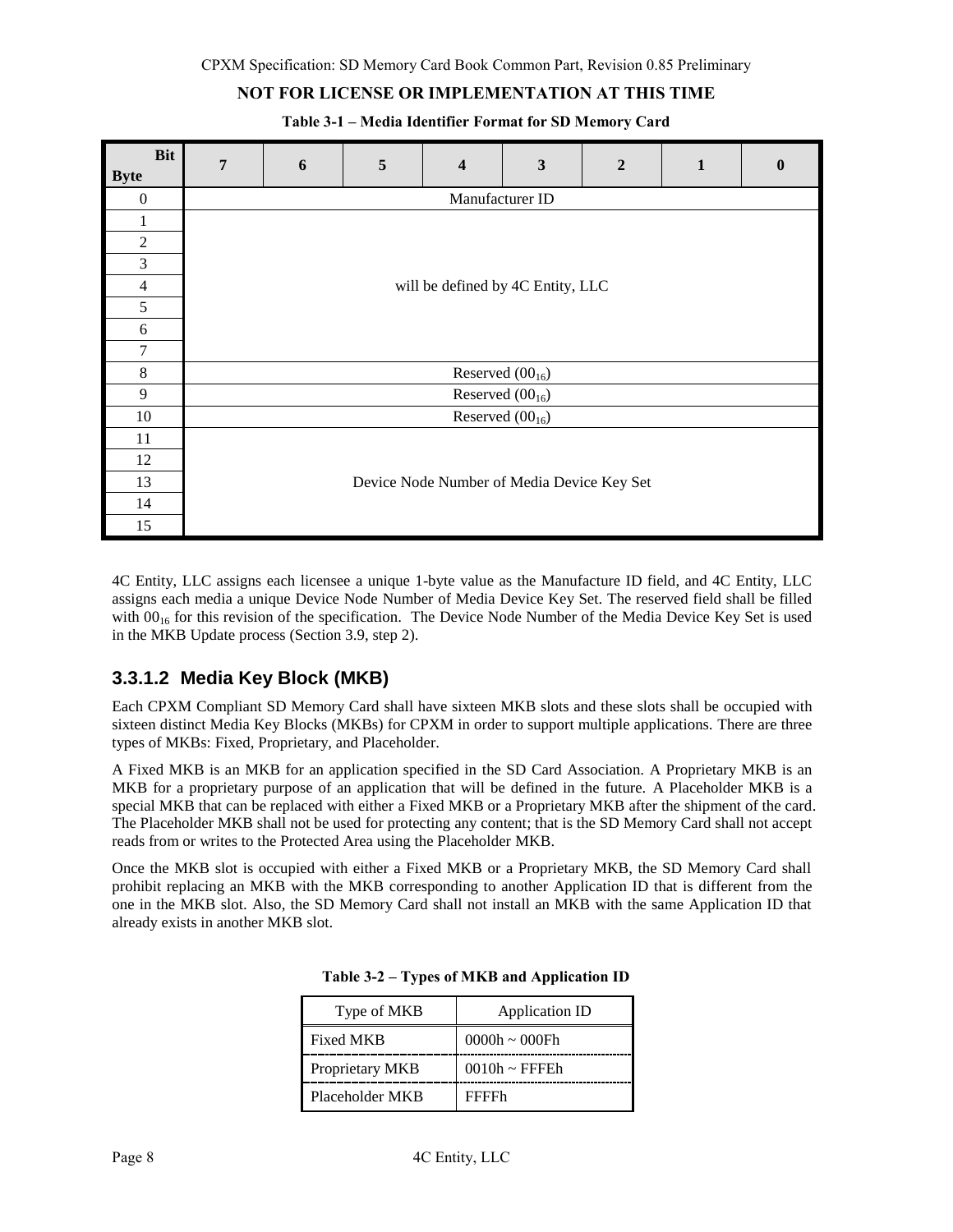CPXM Specification: SD Memory Card Book Common Part, Revision 0.85 Preliminary

#### **NOT FOR LICENSE OR IMPLEMENTATION AT THIS TIME**

Each MKB has a two-byte Application ID field in the Type and Version Record. Application ID from 0000h to 000Fh are reserved for Fixed MKBs. Application ID from 0010h to FFFEh are reserved for Proprietary MKBs. Application ID FFFFh is the specific number for a Placeholder MKB.

The first eight slots shall be occupied with the Fixed MKBs, the MKB slot #0 has MKB with Application ID 0000h, the MKB slot #1 has MKB with Application ID 0001h and so on. The next eight slots are defined in the SDA document "*SD Memory Card Specifications, Part 3: Security Specification*".

Each MKB is provided by 4C Entity, LLC. The Fixed MKB and the Placeholder MKB are pre-recorded in the System Area by the SD Memory Card manufacturer. The Fixed MKB and the Proprietary MKB may be installed to the System Area of the SD Memory Card by the CPXM compliant Host Devices. The maximum size of each MKB for CPXM is 1 Megabyte (1,048,576).

#### <span id="page-18-0"></span>**3.3.2 Hidden Area**

Each CPXM Compliant SD Memory Card shall contain a Hidden Area, which is a write-protected area that is accessible only to the SD Memory Card itself and contains the Media Device Key Sets and the Authentication Keys. Media Device Key Set consists of (a) a Device Node and (b) a set of 325 Media Device Keys ( $K_d$ ) and (c) the UV Descriptor (UV) associated with each Device Key, {Device Node,  $\{K_{d,0}, UV_0\}$ ,  $\{K_{d,1}, UV_1\}$ , ...,  $\{K_{d,324},$ UV<sub>324</sub>}}. A Media Device shall treat its Media Device Keys as Highly Confidential as defined in the CPXM License Agreement. The confidentiality of Device Node and UV Descriptors are vendor specific. The Hidden Area may also contain a Random Number Key, which is used in the random number generation process.

#### <span id="page-18-1"></span>**3.3.2.1 Authentication Key**

Each CPXM Compliant SD Memory Card shall contain sixteen distinct Authentication Keys ( $K_{\text{auth}}$ ) corresponding to the sixteen distinct Media Key Blocks. Each  $K_{\text{auth}}$  is a 128-bit value and is pre-computed by the manufacturer based on each Media Key  $(K_m)$  and the Media Identifier using the AES One-way Function. The Media Key  $K_m^0$  is defined in Section 3.2.4 of the *Introduction and Common Cryptographic Elements* book of the CPXM Specification. The Media Key for an MKB is assigned by 4C Entity, LLC, and is unique for each MKB, and consequently unique for each application group defined by the SD Association. [Figure 3-3](#page-18-3) shows the procedure for Authentication Key calculation. As shown in [Figure 3-3,](#page-18-3) each Authentication Key ( $K_{\text{auth}}$ ) is calculated as

$$
K_{auth} = AES\_G (K_m^0, ID_{media})
$$

The AES One-way Function (AES\_G) is described in the *Introduction and Common Cryptographic Elements* book of the CPXM Specification.



Authentication Key  $(K_{\text{auth}})$ 

<span id="page-18-3"></span><span id="page-18-2"></span>**Figure 3-3 – Calculation of Authentication Key**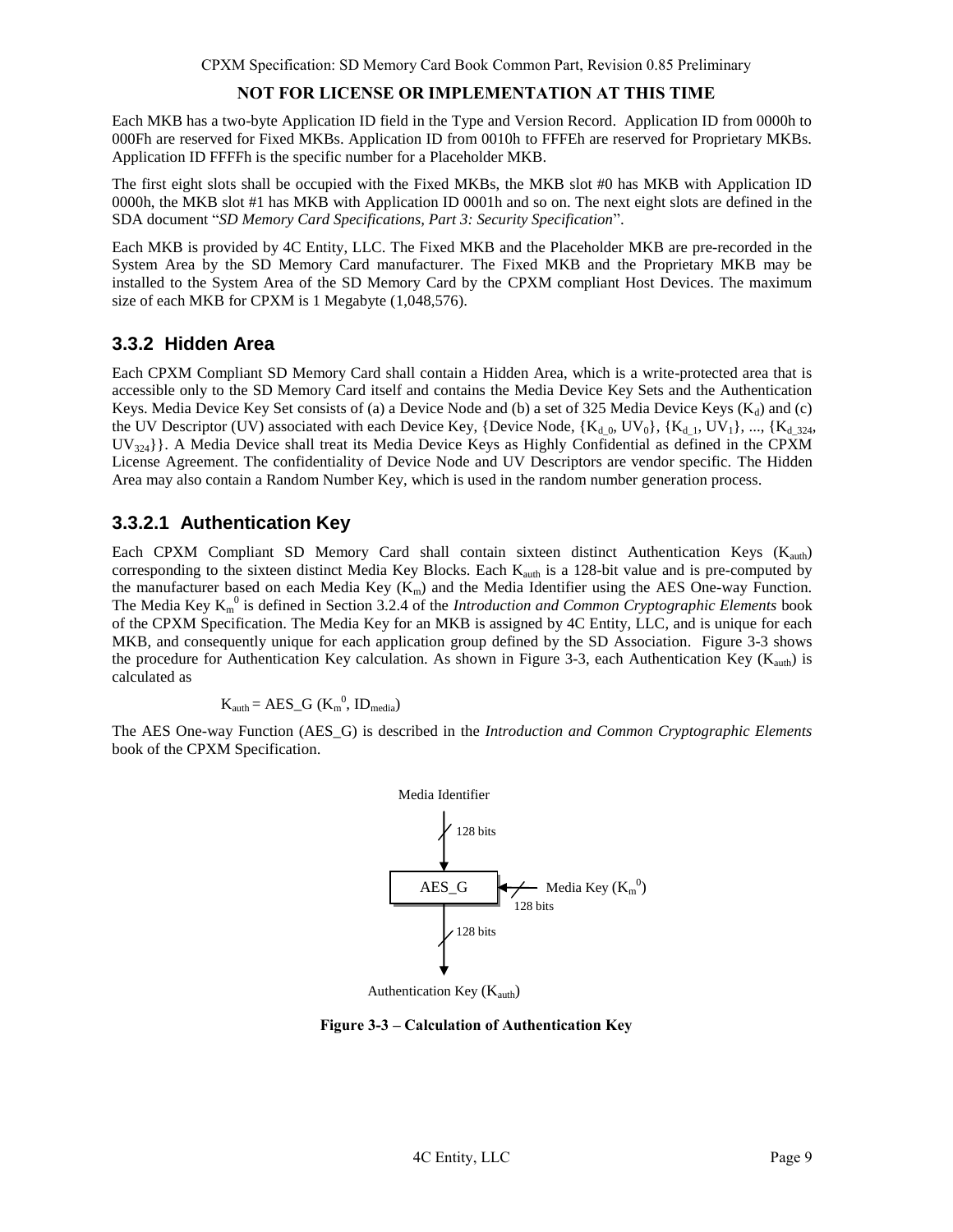## **3.3.3 Protected Area**

Each CPXM Compliant SD Memory Card shall contain a Protected Area, which is a read/write area that is accessible only after successful explicit mutual authentication. The Protected Area contains the Encrypted Title Keys, the Application Keys and may also contain the Encrypted CCI (Copy Control Information), and/or Encrypted UR (Usage Rules).

#### <span id="page-19-0"></span>**3.3.3.1 Encrypted Title Key, CCI (Copy Control Information) and UR (Usage Rules)**

In the SD Memory Card, each piece of content to be protected shall be encrypted by a unique Title Key.

Some SD-Applications define CCI (Copy Control Information). When CCI is defined, the Title Key and CCI of the content are concatenated and encrypted together by an Application Key, which is unique for each MKB. The Encrypted Title Keys and CCI are stored as a file in the Protected Area.

Other SD-Applications also define UR (Usage Rules). When UR is defined, the encryption of UR is defined by each application specific part of the *CPXM Specification SD Memory Card Book*.

The file format of the Protected Area and the detailed format of the Encrypted Title Keys, CCI and/or UR are specific for each application, and are described in each application specific part of the *CPXM Specification SD Memory Card Book.*

## <span id="page-19-1"></span>**3.3.3.2 Application Key**

In the SD Memory Card, there may be Application Keys stored in the Protected Area of an SD Memory Card. Each Application Key is encrypted by a Media Unique Key associated with each MKB. The Encrypted Application File is stored as a file in the Protected Area.

There are two Application Key files associated with each MKB. One is the even Application Key file and the other is the odd Application Key file. The file name convention for the Application Key files is defined in Section [3.7.](#page-34-0) The Host Device determines which Application Key file is the active one. When the Host Device retrieves an MKB from the SD Memory Card, the SD Memory Card returns it with the number of times that the MKB has been updated. If the number is even (e.g. 0, 2, 4 ...) then the even Application Key is the active one and the odd Application Key is the inactive one. Otherwise, if the number is odd (e.g. 1, 3, 5 …) then the odd Application Key is the active one and the even Application Key is the inactive one. For the purposes of this calculation, zero shall be treated as an even number.

The Encrypted Application Key logical file format is shown in [Table 3-3.](#page-19-2)

<span id="page-19-2"></span>

| <b>Bit</b><br><b>Byte</b> | 7                                     | 6                    | $\overline{5}$ | 4 | 3 | $\mathbf{2}$ |  |  |  |
|---------------------------|---------------------------------------|----------------------|----------------|---|---|--------------|--|--|--|
|                           |                                       | File Type: $AA_{16}$ |                |   |   |              |  |  |  |
|                           |                                       |                      |                |   |   |              |  |  |  |
| ◠                         | File Length: $000014_{16}$            |                      |                |   |   |              |  |  |  |
| 3                         |                                       |                      |                |   |   |              |  |  |  |
| 4                         |                                       |                      |                |   |   |              |  |  |  |
| $\cdots$                  | Encrypted Application Key $(K_{app})$ |                      |                |   |   |              |  |  |  |
| 19                        |                                       |                      |                |   |   |              |  |  |  |

**Table 3-3 – Encrypted Application Key File Format**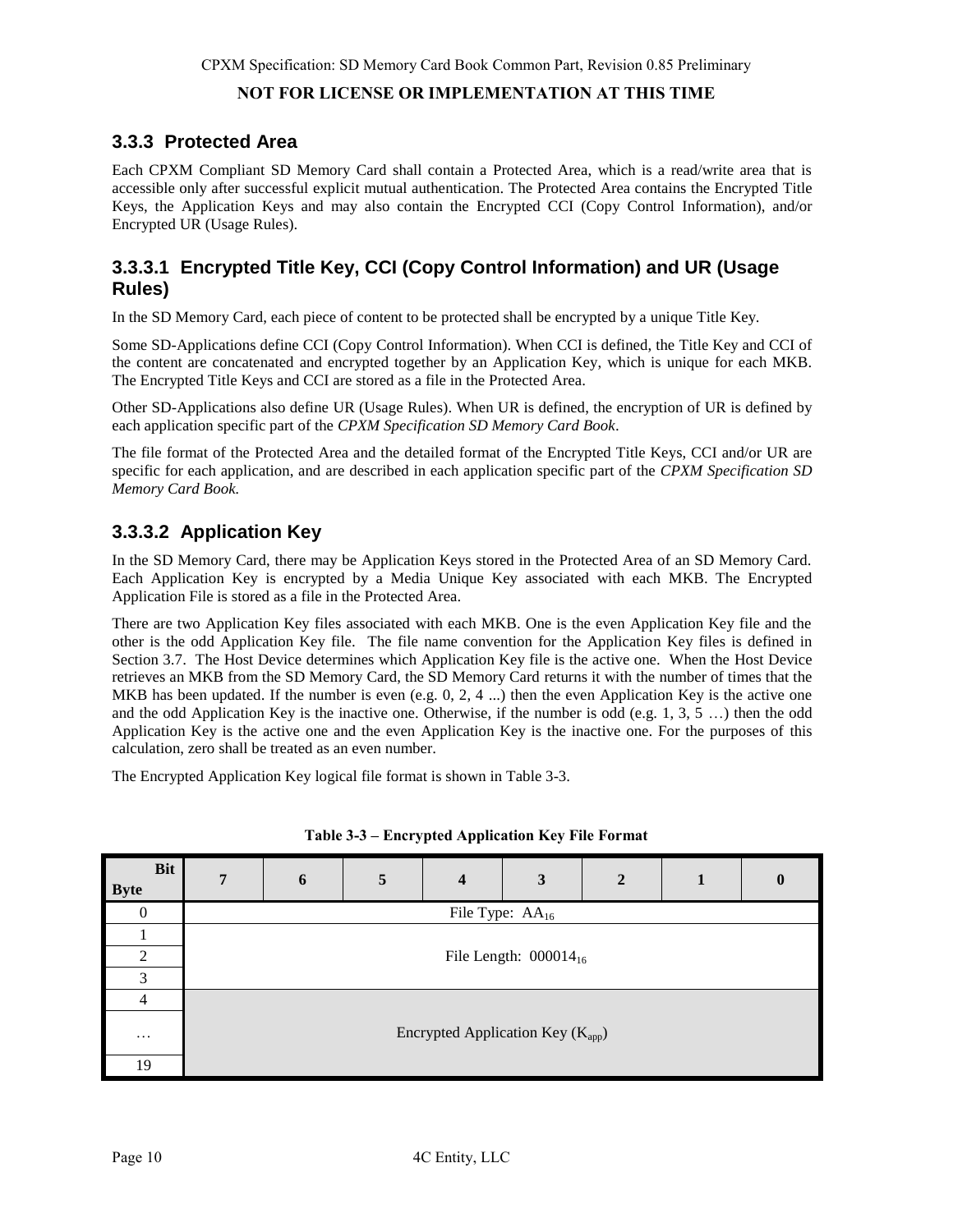#### <span id="page-20-0"></span>**3.3.4 User Data Area**

The SD Memory Card shall contain a User Data Area, which is a user-accessible read/write area that is used to store encrypted content. The User Data Area may also contain other user data. When the SD Memory Card is connected to a PC, the user data area typically looks like a normal disk.

## <span id="page-20-1"></span>**3.3.4.1 Encrypted content**

In the SD Memory Card, each piece of content to be protected shall be encrypted with a unique Title Key, and stored as an encrypted file in the User Data Area. The file system of the User Data Area is typically an ordinary FAT file system (ISO/IEC 9293-compliant FAT file system). The directory structure and file names of the encrypted content are defined in each application specific part of the *CPXM Specification SD Memory Card Book*.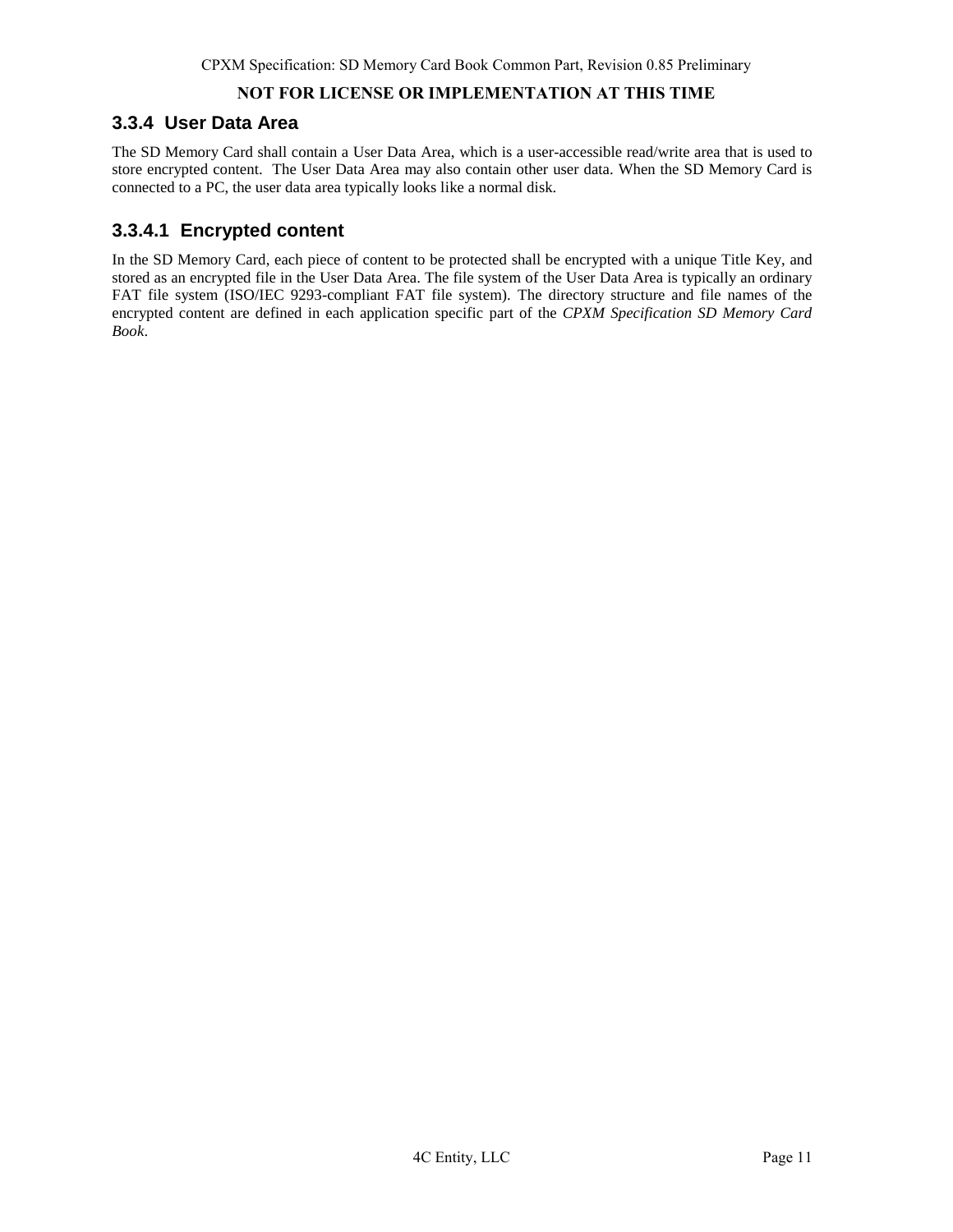## <span id="page-21-0"></span>**3.4 Content Encryption and Decryption Protocol**

[Figure 3-4](#page-21-1) illustrates a basic process for content encryption and decryption on the SD Memory Card. This figure shows the case where UR is defined and assuming that CCI is included in UR. The details are described in each application specific part of the *CPXM Specification SD Memory Card Book*.



The mark  $\bullet$  denotes the AKE procedure. This AKE is executed every sector access.

<span id="page-21-1"></span>**Figure 3-4 – Content Encryption and Decryption on SD Memory Card**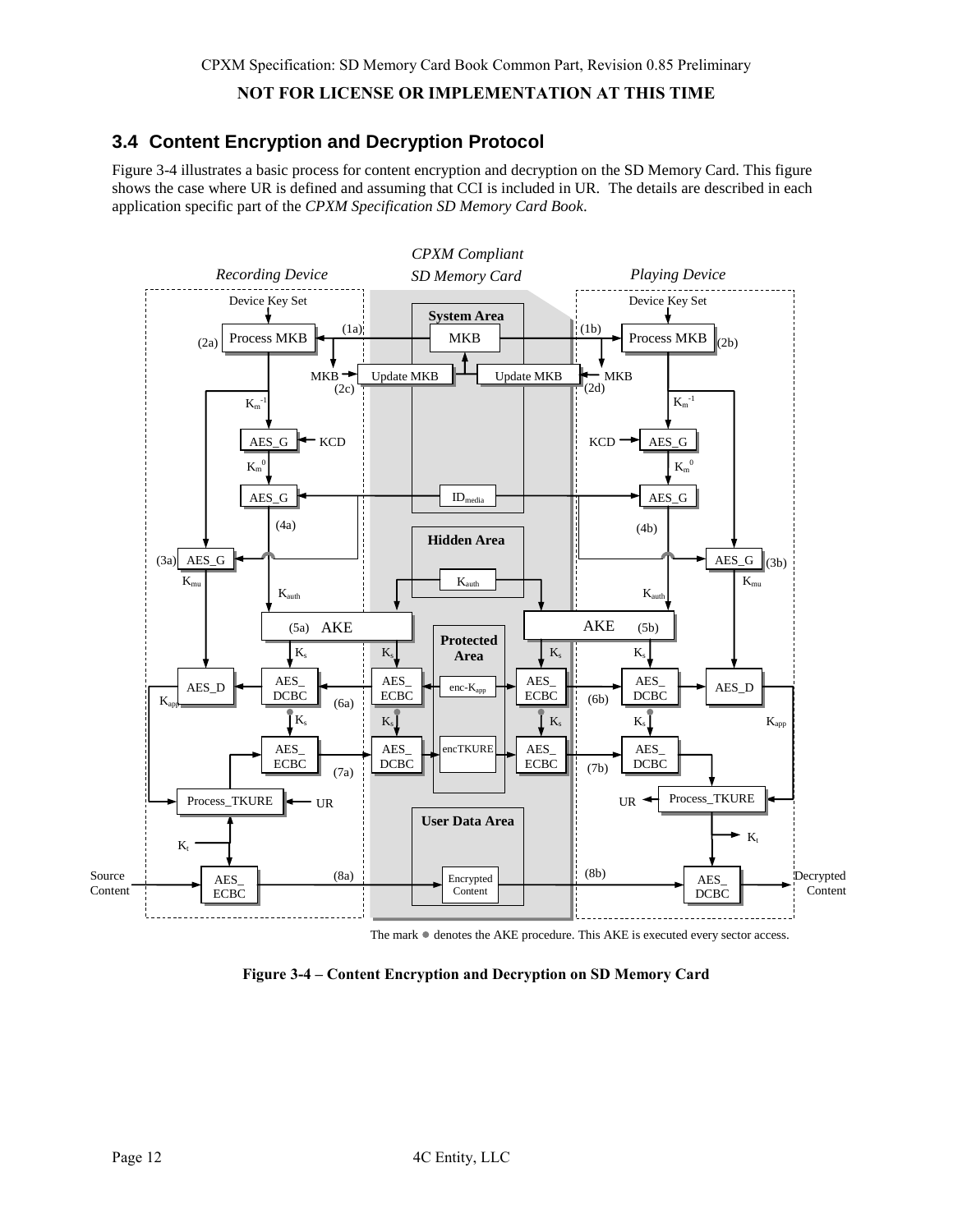The SD Memory Card and the Host Device (Recording Device / Playback Device) authenticate each other, and encrypt or decrypt content as follows:

- (1) The Host Device retrieves information from the SD Memory Card

(1a, 1b) The Host Device retrieves the  $MKB_{\text{median}}$  appropriate for the application, and the Media Identifier  $(ID_{\text{median}})$  from the SD Memory Card.

- (2) The Host Device calculates the Media Key Precursor ( $K_m^{-1}$ ) and Media Key  $K_m^{-0}$ 

(2a, 2b) The Host Device calculates the Media Key Precursor  $(K_m^{-1})$  and Media Key  $(K_m^{-0})$  from the MKBmedia (see chapter 3 in the *Introduction and Common Cryptographic Elements* book of this specification) using Process\_MKB. Note that in Process\_MKB, the Host Devices shall verify the resulting Media Key (using the Type and Version Record and the Verification Data in the Verify Media Key Record in the  $MKB_{\text{median}}$  to confirm that the Version Number in the  $MKB_{\text{median}}$  is correct. The Version Number in the following steps shall be the same number used in the MKB.

(2c, 2d) The Host Devices execute these steps only if the Host Device supports the MKB Update. The Host Device compares the Version Number of the MKB of the Host Device (MKB<sub>host</sub>) and the MKB in the SD Memory Card(MKB<sub>media</sub>). If the Version Number of the Host Device's MKB (MKB<sub>host</sub>) is equal to the one in the  $MKB_{\text{median}}$  retrieved from the SD Memory Card ( $MKB_{\text{median}}$ ), then go to step 3. Otherwise, if the Version Number of  $MKB_{host}$  is lower than  $MKB_{media}$ , replace  $MKB_{host}$  with  $MKB_{media}$ , as the latest MKB, but only if the all of following verifications succeed;

- 1) verify the Media Key  $K_m^0$  with the Verify Media Key Records in the MKB<sub>media</sub>, to ensure that  $K_m^0$ ; and the Version Number of the  $MKB_{\text{media}}$  are appropriate (see Section 3.2.5.2 in the *Introduction and Common Cryptographic Elements* book of this specification).
- 2) Check that the Version Number of the receiving  $MKB_{\text{median}}$  is greater than that of the stored MKB<sub>host</sub>, by decrypting the Verify Media Key Record in the MKB<sub>media</sub> using  $K_m^0$ .
- 3) For the MKBmedia, verify the Check Data for MKB field in the End of Media Key Block Record in the  $MKB_{\text{median}}$ .

If the any of above verifications fail, continue to step 3, using the Media Key Precursor  $(K_m^{-1})$  which was calculated at step 2a or step 2b. Otherwise, if the Version Number of  $MKB<sub>host</sub>$  is greater than the Version Number of the  $MKB_{\text{median}}$ , the host performs  $MKB$  Update process (see Section [3.9](#page-35-0) in this part of the book) shall be performed to update the MKB in the SD Memory Card and the process is restarted from step 1.

- (3) The Host Device calculates the Media Unique Key ( $K_{mu}$ ) using the MKB<sub>media</sub>

(3a, 3b) The Host Device calculates the Media Unique Key ( $K_{mu}$ ) with the Media Key Precursor ( $K_{m}^{-1}$ ) and the Media Identifier  $(ID_{\text{median}})$ 

$$
K_{mu} = AES\_G(K_m^{-1}, ID_{median})
$$

- (4) The Host Devices calculates the Authentication Key ( $K_{\text{auth}}$ ) using the  $MKB_{\text{median}}$ 

(4a, 4b) The Host Devices calculate the Authentication Key ( $K_{\text{auth}}$ ) with the Media Key ( $K_m^0$ ) and the Media Identifier  $(ID_{\text{media}})$ 

$$
K_{auth} = AES\_G(K_m^0, ID_{media})
$$

- (5) AKE Process

(5a, 5b) If the AKE Process succeeds, the Session Key  $(K_s)$ , which is randomly generated in each AKE Process, is shared between the Host Device and the SD Memory Card. (The detail of AKE Process is shown in Section [3.4.1\)](#page-23-0)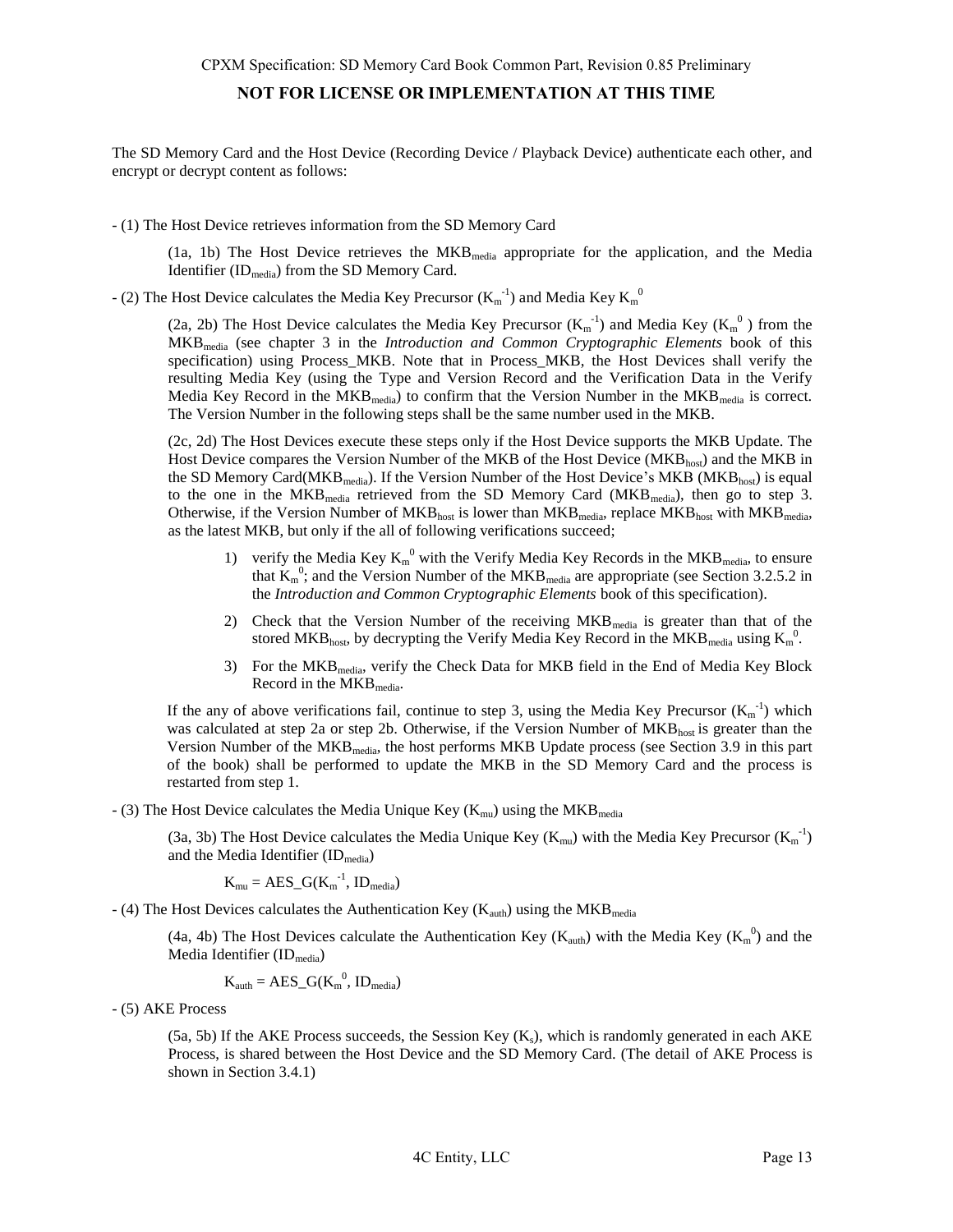CPXM Specification: SD Memory Card Book Common Part, Revision 0.85 Preliminary

#### **NOT FOR LICENSE OR IMPLEMENTATION AT THIS TIME**

Note that, because a new Session Key is established for each new access by the Host Device, in the following step, the Session Key may not be the same among the steps (e.g. step 6 and step 7, however, the Session Key shall be shared between the Host Device and the SD Memory Card and shall be the same within each step.

#### $-$  (6) The Host Device retrieves the active Application Key ( $K_{app}$ )

(6a, 6b) The Encrypted Application Key (enc- $K_{app}$ ) is encrypted by the SD Memory Card using the Session Key (K<sub>s</sub>), which is shared at step 5, using AES\_ECBC described in the *Introduction and Common Cryptographic Elements* book of this specification. The doubly-encrypted Application Key  $(K_{\text{app}})$  is sent to the Host Device. In the Host Device, it is decrypted by the Session Key  $(K_s)$ , which is shared at step 5, using AES\_DCBC, and that result (Encrypted Application Key) is decrypted using the Media Unique Key (Kmu) with AES\_D described in the *Introduction and Common Cryptographic Elements* book of this specification.

In step 6a, if the associated Application Key is not stored in the Protected Area of the SD Memory Card, the Host Device shall generate and record an Application Key into the SD Memory Card by the following steps. First, the Host Device shall generate a random Application Key by the method described in Section 2.4 of the *Introduction and Common Cryptographic Elements* book of this specification. Then the Host Device encrypts the Application Key ( $K_{app}$ ) using the Media Unique Key  $(K_{mu})$  with AES\_E, and then further encrypts the Encrypted Application Key with the Session Key (K<sub>s</sub>) generated in the AKE process, using AES\_ECBC. The doubly-encrypted Application Key is sent to the SD Memory Card. In the SD Memory Card, it is decrypted with the Session Key  $(K_s)$  using AES\_DCBC, and that result (Encrypted Application Key) is stored in the Protected Area.

- (7a) The Host Device encrypts the Title Key and the Usage Rules

When the content is encrypted, the Recording Device generates a random a 128-bit Title Key by the method described in Section 2.4 of the *Introduction and Common Cryptographic Elements* book of this specification. The Recording Device generates an Encrypted TKURE with the Title Key  $(K<sub>1</sub>)$ , the Usage Rules (UR) and the Application Key  $(K_{app})$ .

Then, the Encrypted TKURE are further encrypted with the Session Key  $(K_s)$  generated in the AKE Process again, using AES\_ECBC. The double encrypted TKURE is sent to the SD Memory Card, where it is decrypted with the Session Key  $(K_s)$  using AES\_DCBC. This Session key is shared at the AKE Process. The result of this computation, the encrypted TKURE is stored in the Protected Area.

- (7b) The Host Device decrypts the doubly-encrypted Title Key and the doubly-encrypted Usage Rules

The Encrypted TKURE are again encrypted by the SD Memory Card with the Session Key  $(K_s)$ generated in the AKE Process again, using AES\_ECBC. The double encrypted TKURE is sent to the Playback Device, where it is decrypted with the Session Key  $(K_s)$  using AES\_DCBC. This Session key is shared at the AKE Process. The result of this computation, the encrypted TKURE is processed using the Application Key ( $K_{app}$ ) and provides a decrypted Title Key ( $K_t$ ) and decrypted Usage Rules (UR).

- (8a) The Host Device encrypts the content

The Recording Device shall protect each piece of content by encrypting it with the Title Key  $(K_t)$  using AES\_ECBC. Note that if the content delivered to the Recording Device is already encrypted in this way the Recording Device does not perform this encryption step. The Recording Device then sends the content to the SD Memory Card, and stores the content in the User Data Area.

<span id="page-23-0"></span>- (8b) The Host Device decrypts the encrypted content

The Playback Device uses the Title Key  $(K_t)$  decrypted at step (7b) to decrypt the encrypted content using AES\_DCBC.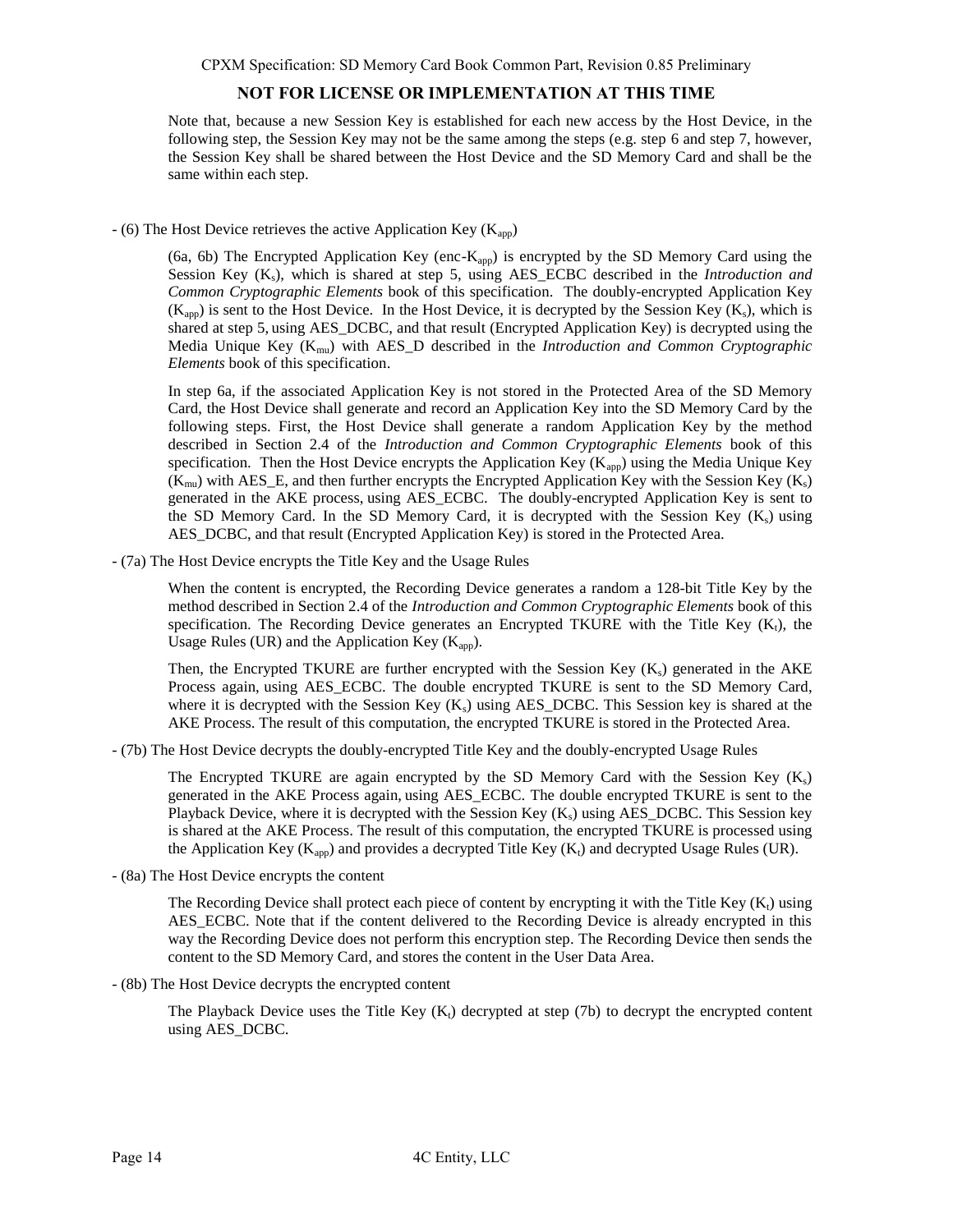## <span id="page-24-0"></span>**3.4.1 Authentication and Key Exchange (AKE)**

The SD Memory Card supports explicit mutual authentication with a Host Device (Recording Device and Playback Device) for protection against save-restore attacks and man-in-the-middle attacks.

When a device accesses data stored in the Protected Area, an SD Memory Card and the Host Device authenticate each other by a challenge-response protocol. When this authentication is successful, they share a secure common session key. This protocol is called Authentication and Key Exchange (AKE). The session key is used for encrypting and decrypting the protected data on the bus between the Host Device and the SD Memory Card. As shown in [Figure 3-5,](#page-24-1) the AKE protocol also protects the argument field (32 bits) of the security commands, which are used to access the Protected Area as described in chapter 3 of *SD Memory Card Specifications -Part 3 Security specification*.





<span id="page-24-1"></span>The AKE procedure is the following:

- (5a-1) In the Host Device (Recording Device / Playback Device), the 32-bit argument of the security command, which is described in the *SD Memory Card Specifications – Part 3 Security Specification*, is extended to 128 bits by concatenating a 96-bit nonce N1, generated by a method described in Section 2.4 of the *Introduction and Common Cryptographic Elements* book of this specification, to it.
- $(5a-2)$  The resulting 128 bits are encrypted with  $K_{\text{auth}}$  (Authentication Key) using AES\_E.

Challenge1 =  $AES\_E(K_{auth}, (the 32-bit argument \parallel N1))$ 

(5a-3) The Host Device sends the cipher-text (128 bits) as Challenge1 to the SD Memory Card.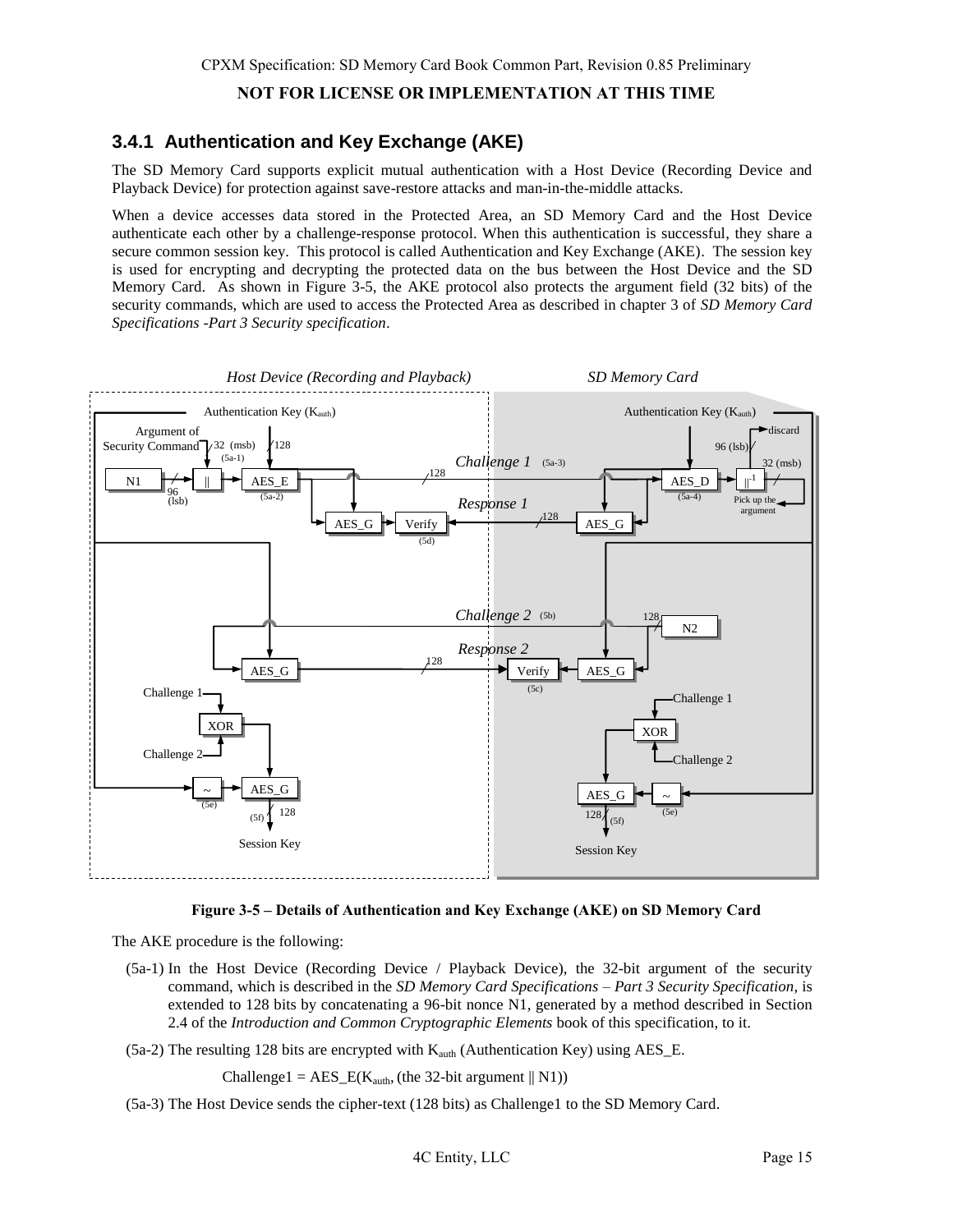- $(5a-4)$  In the SD Memory Card, the received data is decrypted with  $K_{\text{auth}}$  using AES\_D. The decrypted argument (the most significant 32 bits) is remembered securely and is used in the subsequent security command. The least significant 96 bits of the decrypted data are discarded.
- (5b) SD Memory Card generates a nonce N2 (128 bits) generated by a method described in Section [3.4.1.1](#page-25-0) and sends N2 as a Challenge2 to the Host Device.

 $Challenge2 = N2$ 

- (5c) The Host Device calculates Response2 =  $\text{AES_G}(K_{\text{auth}}$ , Challenge2) and returns it to the SD Memory Card. The SD Memory Card calculates Vresponse2  $=AES_G(K_{\text{auth}}, \text{Challenge2})$ , and checks if Vresponse2 is equal to Response2. If they match, then go to step 5d. Otherwise, this whole AKE procedure shall be aborted.
- (5d) The SD Memory Card calculates Response1 =  $AES_G(K_{\text{auth}}, \text{Challengel})$ , and returns it to the Host Device. The Host Device calculates Vresponse1 =  $\text{AES}\_\text{G}$  (K<sub>auth</sub>, Challenge1), and checks if Vresponse1 is equal to Response1. If they match, then go to step 5e. Otherwise, this AKE procedure shall be aborted.
- (5e) The bitwise complement of Authentication Key ( $\sim$ K<sub>auth</sub>) is generated in both the SD Memory Card and the Host Device.
- (5f) A Session Key  $(K<sub>s</sub>)$  is calculated as

 $K_s = AES_G (\sim K_{auth}, Challenge1 \oplus Challenge2)$ 

in both the SD Memory Card and the Host Device. The Challenge and the Response values and the Session Key  $(K_s)$  are 128 bits long.

When this authentication procedure is successful, the data field of the security command is encrypted using the Session Key  $(K_s)$  with AES\_ECBC.

The SD Memory Card shall enforce the order of steps in the protocol, by ignoring any commands received out of order. The SD Memory Card shall abort the process after step 5c if the Host Device"s response is not correct.

## <span id="page-25-0"></span>**3.4.1.1 Random Number Generation**

<span id="page-25-1"></span>The SD Memory Card uses a unique random number generator for the challenges in this protocol. Note that with this protocol, even if the challenges can be predicted, the Session Key cannot. Therefore, a random number generator used solely for this protocol does not need to produce an unpredictable sequence, like the generator specified in the *Introduction and Common Cryptographic Elements* book of this specification does. Its only requirements are: 1) the seed cannot be set from outside the card, and 2) the numbers come from a long sequence (approximately  $2^{128}$ ).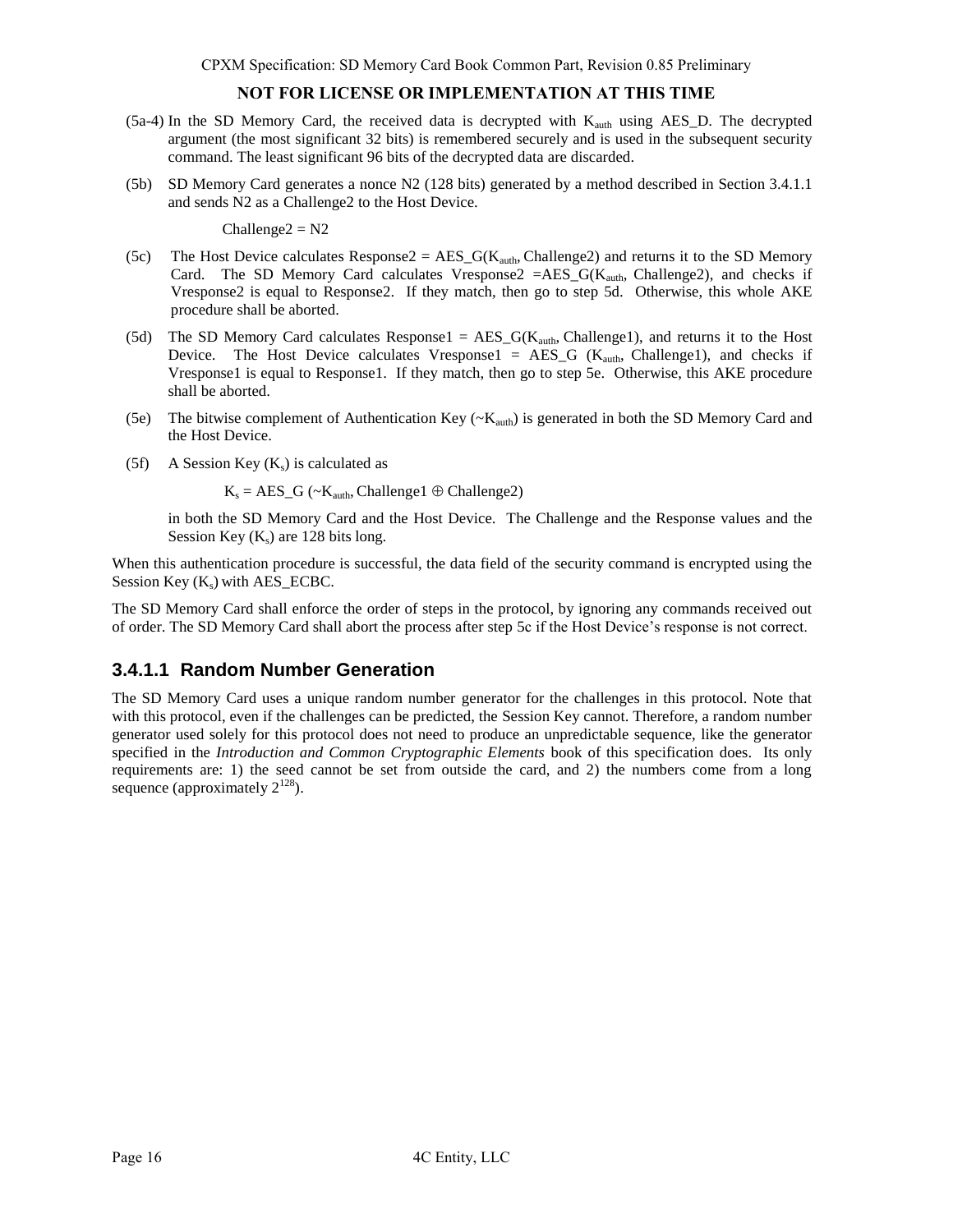### **3.5 Accessing the Protected Area**

In the case of the SD Memory Card, AKE is used to control access to the Protected Area.

Three operations are possible on the Protected Area:

- Write a protected data item, for example the Encrypted Application Key, Encrypted Title Key, CCI and/or UR. (part of recording content)
- Read a protected data item (part of playback)
- Delete a protected data item (part of removing content).

Each time one of these operations is performed, a successful AKE must first take place. The resulting Session Key is used to encrypt the data field of the security command, which is described in the *SD Memory Card Specifications – Part 3 Security Specification*. The data field is encrypted with AES in CBC mode. The argument field, while not encrypted, is protected against tampering, because it forms part of the challenge in the AKE protocol.

Note that the actual security commands used are block-oriented; they deal with units of 512-byte sectors. Thus, to write a small item, it might be necessary to first read the data block to make the small change. These straightforward details are omitted from this specification.

As explained in chapter 3 of *SD Memory Card Security Specifications – Part 3 Security Specification*, sectors in the protected area may be written in either "mode 0" or "mode 1". Mode 0 sectors can be read by any application that can perform a successful AKE. Mode 1 sectors can only be read successfully by the same application that wrote them – or at least by one that uses the same MKB. In other words, when a mode 1 sector is written, the card records the MKB slot number used during the preceding AKE. If the sector is read using an AKE with a different MKB, an error occurs. File system metadata sectors shall be written in mode 0. File data sectors shall be written in mode 1.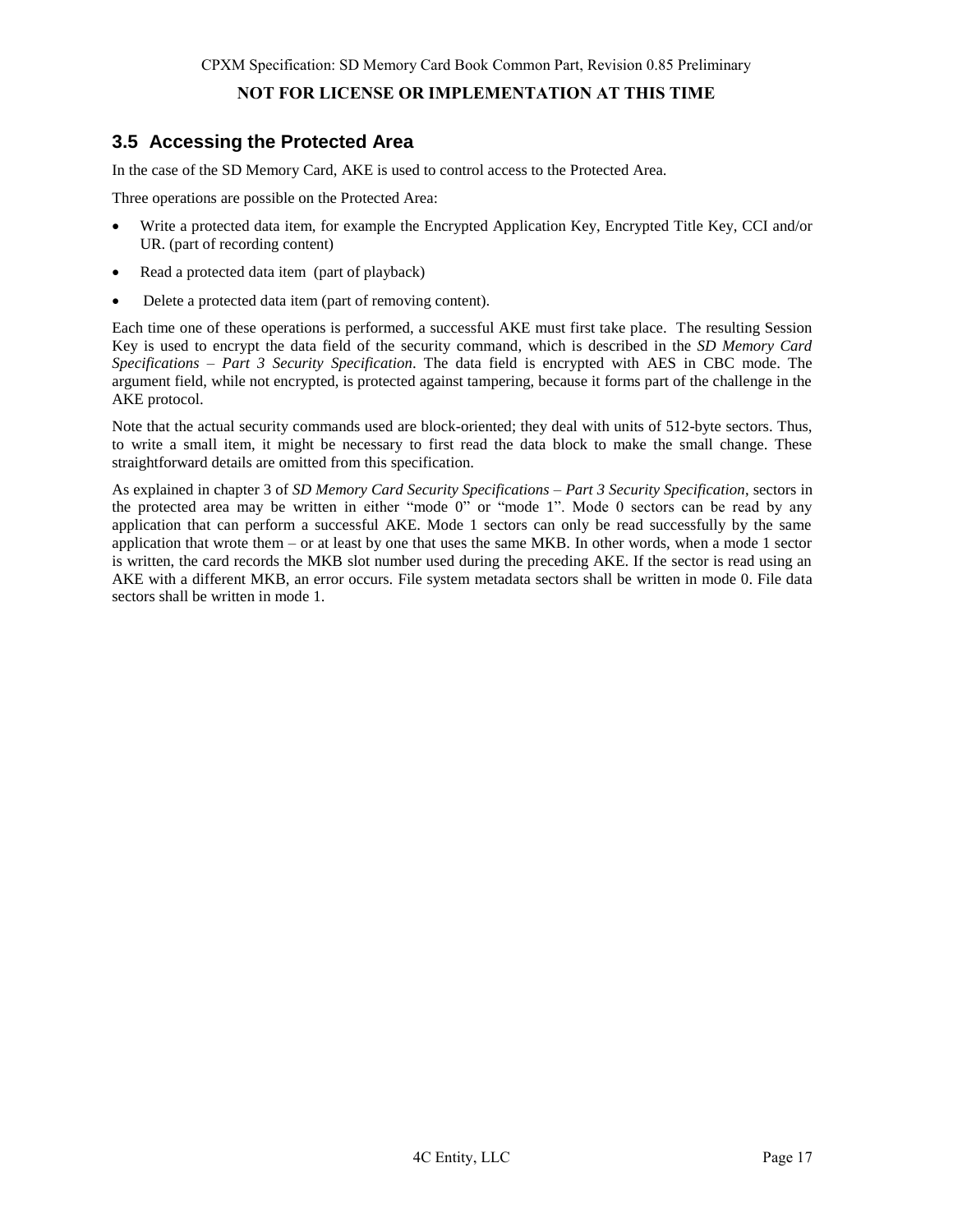#### <span id="page-27-0"></span>**3.5.1 Secure Write Process to the Protected Area**

**Host Device**

[Figure 3-6](#page-27-1) shows the protocol flow for the Host Device writing an Encrypted Title Key and Usage Rules (TKURE) to the Protected Area using an SD Memory Card command, which is described in the *SD Memory Card Specifications – Part 3 Security Specification*.

This figure shows the case where UR is defined. In the case where CCI are defined, in steps  $5-1 \sim 5-3$  of Figure [3-6,](#page-27-1) UR should be replace with CCI, unless explicitly noted otherwise in an application specific part of the *CPXM Specification SD Memory Card Book*.

A Host Device (e.g. Recording, Playback Device) may securely remember the Media Unique Key value and the Authentication Key value calculated during the first AKE, in order to avoid the "Calculation of Media Unique Key Process (step 1 o[f Figure 3-6\)](#page-27-1)" in the subsequent AKE procedures with the same SD Memory Card.

**SD Memory Card**



<span id="page-27-1"></span>**Figure 3-6 – Protocol Flow of "Secure Write Process" to the Protected Area**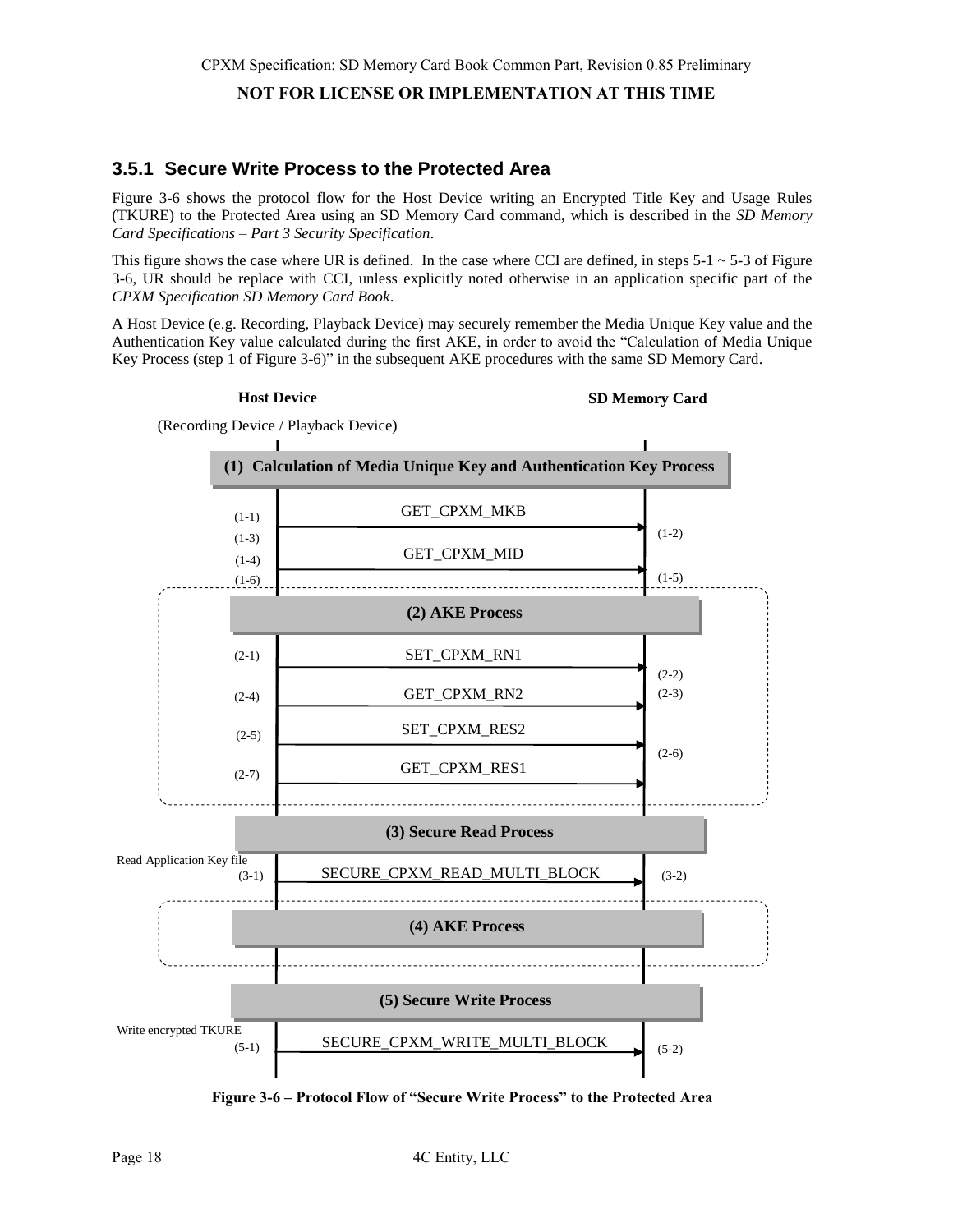(1) The Host Device calculates the Media Unique Key and Authentication Key

(1-1): The Host Device sends a request to retrieve an MKB from the SD Memory Card with "GET\_CPXM\_MKB" command.

- (1-2): The SD Memory Card returns the requested MKB.
- (1-3): The Host Device calculates a Media Key from the MKB.
- (1-4): The Host Device sends a request to retrieve the Media Identifier from the SD Memory Card.
- (1-5): The SD Memory Card returns the Media Identifier.

(1-6): The Host Device calculates the Media Unique Key and the Authentication Key with the Media Key and the Media Identifier.

(2) AKE Process between the Host Device and the SD Memory Card

(2-1): The Host Device generates a nonce N1 and concatenates the argument for the subsequent security command to the nonce N1, and encrypts it with the Authentication Key as a Challenge1. The Host Device sends the Challenge1 with the "SET\_CPXM\_RN1" command. The subsequent security command denotes either secured read or secure write to the Protected Area (i.e.

"SECURE CPXM\_READ\_MULTI\_BLOCK" or "SECURE\_CPXM\_WRITE\_MULTI\_BLOCK").

(2-2): The SD Memory Card decrypts the Challenge1 (RN1) to get the argument (32 bits) of the subsequent security command.

(2-3): The Host Device retrieves Challenge2 (RN2) by sending a command "GET\_CPXM\_RN2".

(2-4): The SD Memory Card generates a nonce value Challenge2 (RN2) and returns it to the Host Device.

 $(2-5)$ : The Host Device calculates Response2 (RES2) = AES\_G(Authentication Key, Challenge2) and sends it with "SET\_CPXM\_RES2" command.

(2-6): The SD Memory Card calculates Vresponse2 = AES  $G(A$ uthentication Key, Challenge2) and verifies it with received Response2. If the verification fails, stop this AKE process. Otherwise, the SD Memory Card calculates a Session Key = AES\_G(bitwise compliment of the Authentication Key, Challenge1  $\oplus$  Challenge2).

 $(2-7)$ : The Host Device calculates Vresponse1 = AES\_G(Authentication Key, Challenge1) and verifies it with received Response1. If the verification fails, stop this AKE process. Otherwise, the Host Device calculates a Session Key = AES\_G(bitwise compliment of the Authentication Key, Challenge1  $\oplus$ Challenge2).

(3) Secure Read Process

The Host Device and the SD Memory Card carry out the Authentication and Key Exchange described above, and share a session key.

(3-1): The Host Device reads Encrypted Application Key file with a "SECURE\_CPXM\_READ\_MULTI\_BLOCK" command.

(3-2): The SD Memory Card encrypts the Encrypted Application Key file by AES\_ECBC using the Session Key which is the data part of the "SECURE\_CPXM\_READ\_MULTI\_BLOCK" command and returns it to the Host Device.

(3-3): The Host Device decrypts the data part of the "SECURE\_CPXM\_READ\_MULTI\_BLOCK" command with the Session Key using AES\_DCBC, and receives the Application Key file. The Host Device decrypts the Encrypted Application Key in the Application Key file with the Media Unique Key using AES\_D.

(4) AKE Process between the Host Device and the SD Memory Card

The detail is the same as steps  $2-1 \sim 2-7$  of [Figure 3-6.](#page-27-1) Here, it is supposed to generate another session key as the Session Key 2.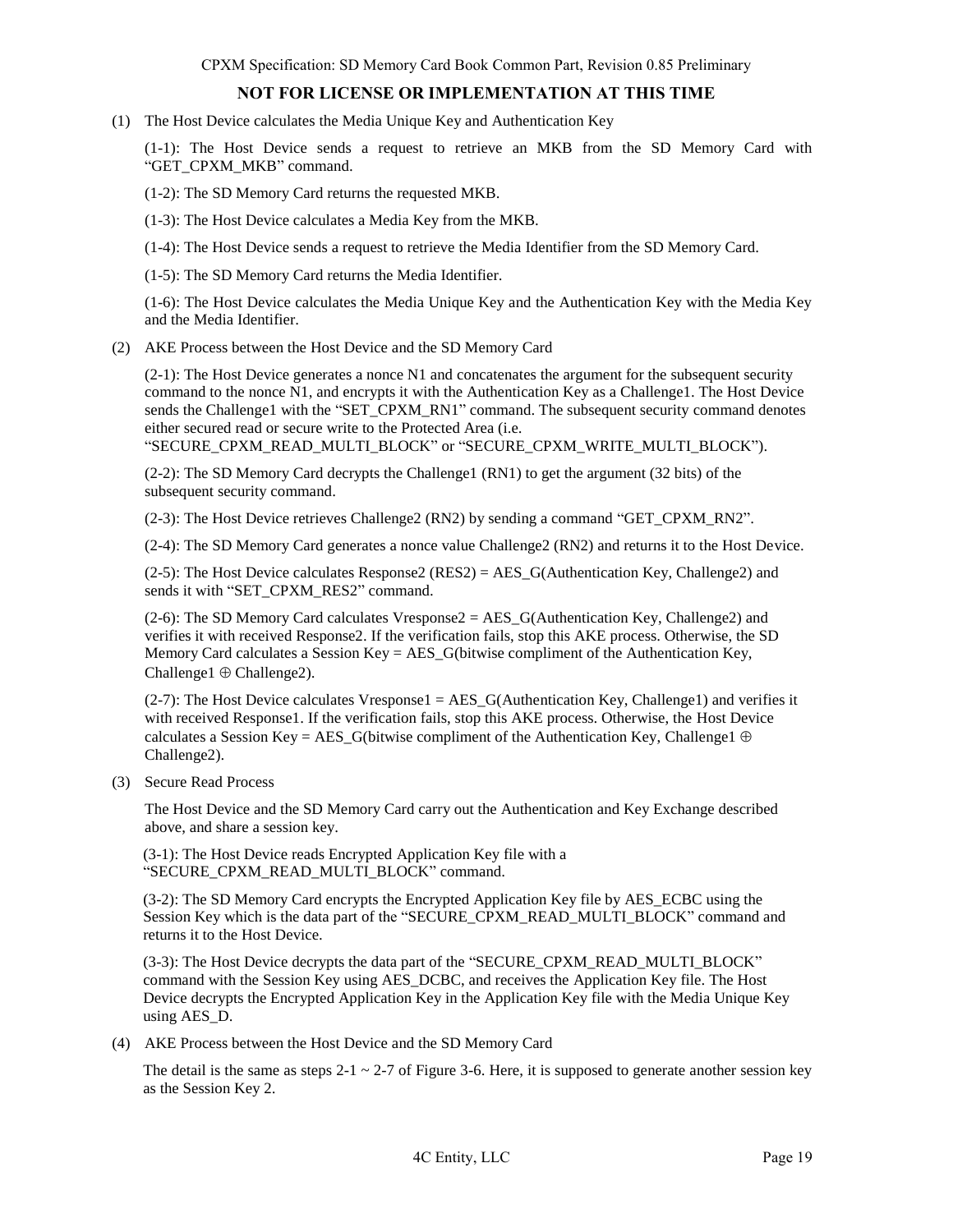(5) Secure Write Process

The Host Device and the SD Memory Card carry out the Authentication and Key Exchange described above, and share a session key.

(5-1): The Host Device encrypts the Title Key and the UR with the Application Key using AES\_E. The Host Device writes the encrypted Title Key and the encrypted UR with the "SECURE\_CPXM\_WRITE\_MULTI\_BLOCK" command, where the data field of the command is encrypted by AES\_ECBC with the Session Key 2.

(5-2): The SD Memory Card decrypts the data part of the "SECURE\_CPXM\_WRITE\_MULTI\_BLOCK" command with the Session Key 2 using AES\_DCBC, and stores the encrypted Title Key and the encrypted UR into the Protected Area.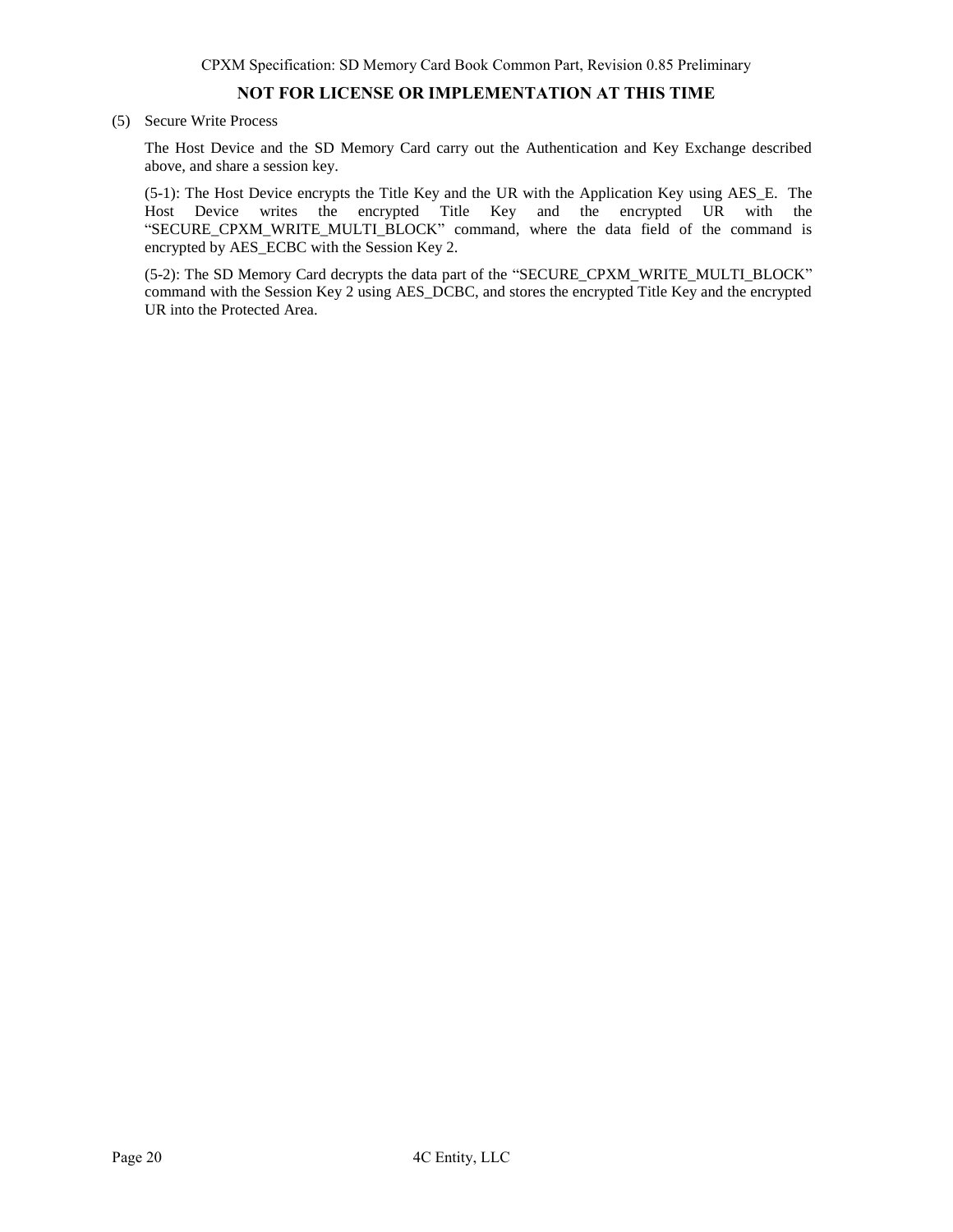### <span id="page-30-0"></span>**3.5.2 Secure Read Process with the Protected Area**

[Figure 3-7](#page-30-1) shows the protocol flow for the Host Device reading an Encrypted Title Key and Usage Rules from the Protected Area using SD Memory Card command, which is described in chapter 3 of the *SD Memory Card Specifications – Part 3 Security Specification*.

This figure shows the case where UR is defined. In the case where CCI is defined, in steps  $9-1 \sim 9-3$  of Figure [3-7,](#page-30-1) UR is replace with CCI, unless explicitly noted otherwise in an application specific part of *CPXM Specification SD Memory Card Book*.

In [Figure 3-7,](#page-30-1) it is supposed that a Host Device securely holds the Media Unique Key value and Authentication Key value before the AKE process. If not, it is necessary to execute the "Calculation of Media Unique Key Process (step 1 of [Figure 3-6\)](#page-27-1)" before the AKE process.



<span id="page-30-1"></span>**Figure 3-7 – Protocol Flow of "Secure Read Process" from the Protected Area**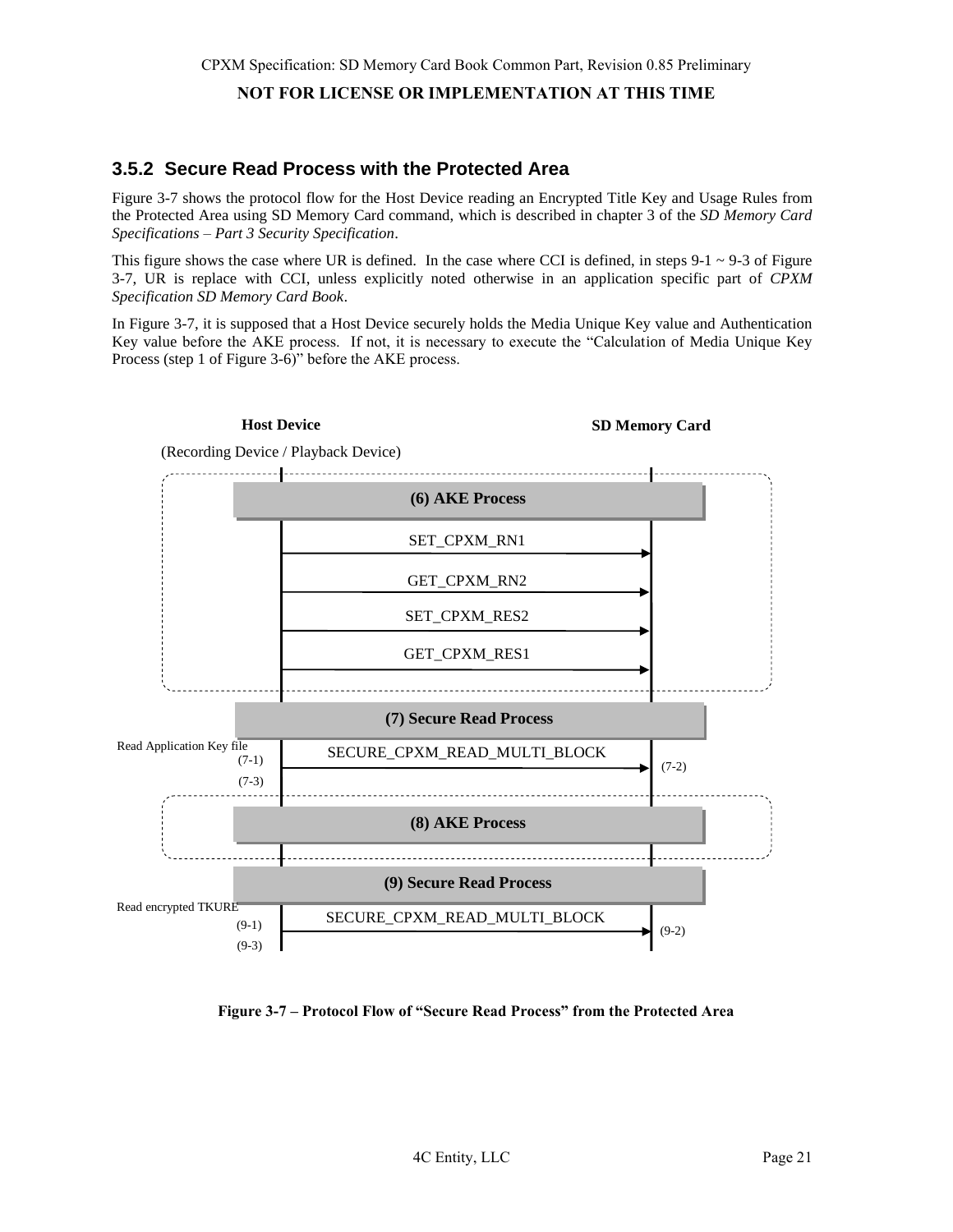(6) AKE Process between the Host Device and the SD Memory Card

The detail is the same as steps  $2-1 \sim 2-7$  of [Figure 3-6.](#page-27-1) Here, it is supposed to generate another session key as the Session Key 3.

(7) Secure Read Process

The Host Device and the SD Memory Card carry out the Authentication and Key Exchange described above, and share a session key, then the Host Device obtains the Application Key. The detail is the same as steps  $3-1 \sim 3-3$  o[f Figure 3-6.](#page-27-1)

(8) AKE Process between the Host Device and the SD Memory Card

The detail is the same as steps  $2-1 \sim 2-7$  of [Figure 3-6.](#page-27-1) Here, it is supposed to generate another session key as the Session Key 4.

(9) Secure Read Process

(9-1): The Host Device reads the encrypted Title Key and the encrypted UR with a command "SECURE\_CPXM\_READ\_MULTI\_BLOCK" command.

(9-2): The SD Memory Card doubly encrypts the Encrypted Title Key and doubly encrypts the CCI by AES ECBC using the Session Key 4, which are the data parts of the "SECURE\_CPXM\_READ\_MULTI\_BLOCK" command and returns it to the Host Device.

(9-3): The Host Device decrypts the data part of the "SECURE\_CPXM\_READ\_MULTI\_BLOCK" command with the Session Key 4 using AES\_DCBC, and receives the encrypted Title Key and encrypted CCI. The Host Device decrypts the encrypted Title Key and encrypted UR with the Application Key using AES\_D.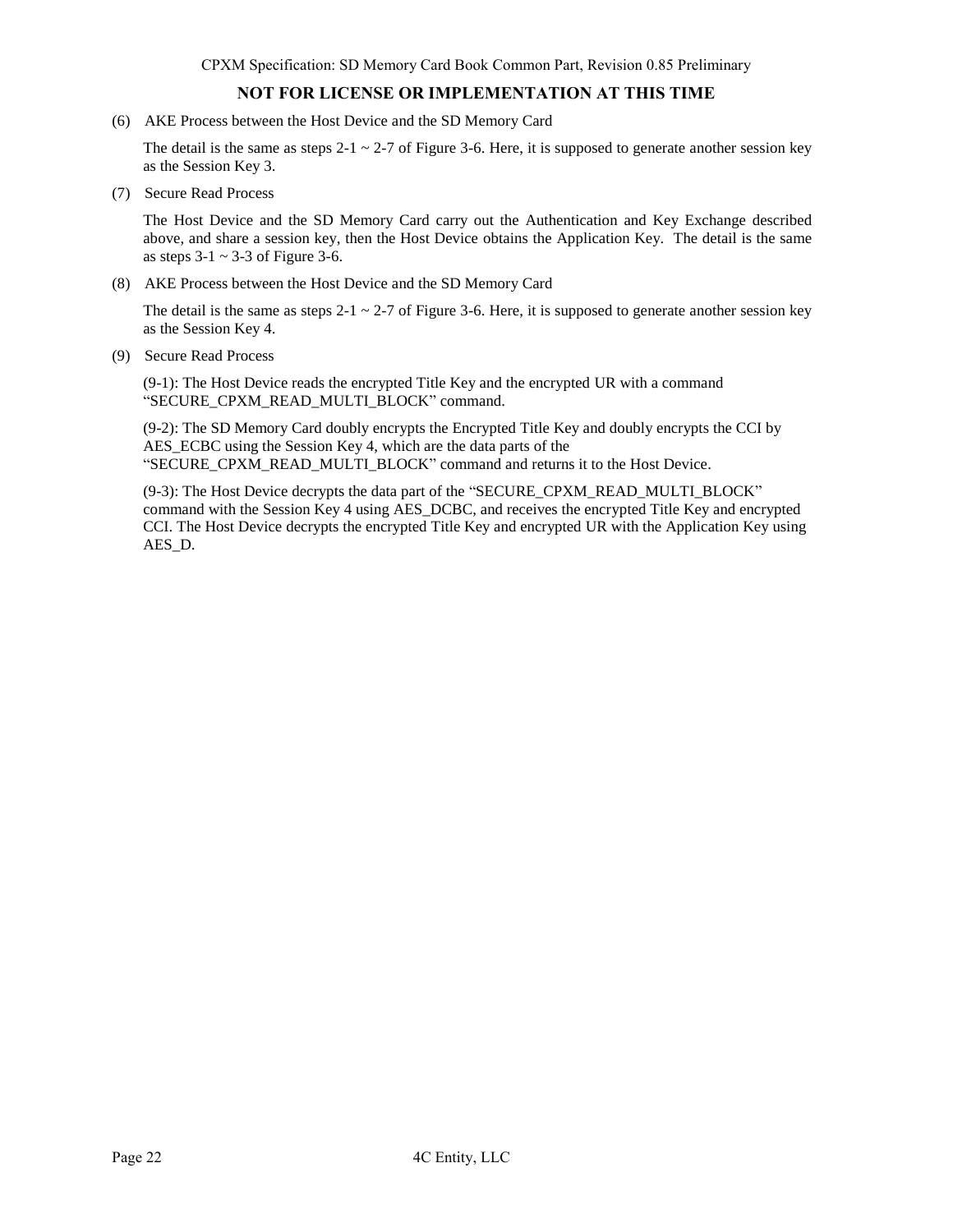## <span id="page-32-0"></span>**3.5.3 Secure Title Key Delete Process**

An accessing Host Device may delete an Encrypted Title Key from the Protected Area by linking together the write and read operations described above. First a write operation overwrites the Encrypted Title Key with a selected value, and then a read operation reads the value to confirm that the overwriting was successful. [Figure](#page-32-1)  [3-8](#page-32-1) shows the protocol flow for the Host Device deleting an Encrypted Title Key in the Protected Area.

This figure shows the case where UR is defined. In the case where CCI is defined, in step 11 of [Figure 3-8,](#page-32-1) UR is replace with CCI, unless explicitly noted otherwise in an application specific part of *CPXM Specification SD Memory Card Book*.

In [Figure 3-8,](#page-32-1) it is supposed that a Host Device securely holds the Media Unique Key value and Authentication Key value before the AKE process. If not, it is necessary to execute the "Calculation of Media Unique Key Process (step 1 of [Figure 3-6\)](#page-27-1)" before the AKE process.

Note: the SD Memory Card has a "Secure Erase" command. This command is a low-level writing command to improve performance of writes in the Protected Area. It is *not* a substitute for this Secure Title Key Delete protocol.



<span id="page-32-1"></span>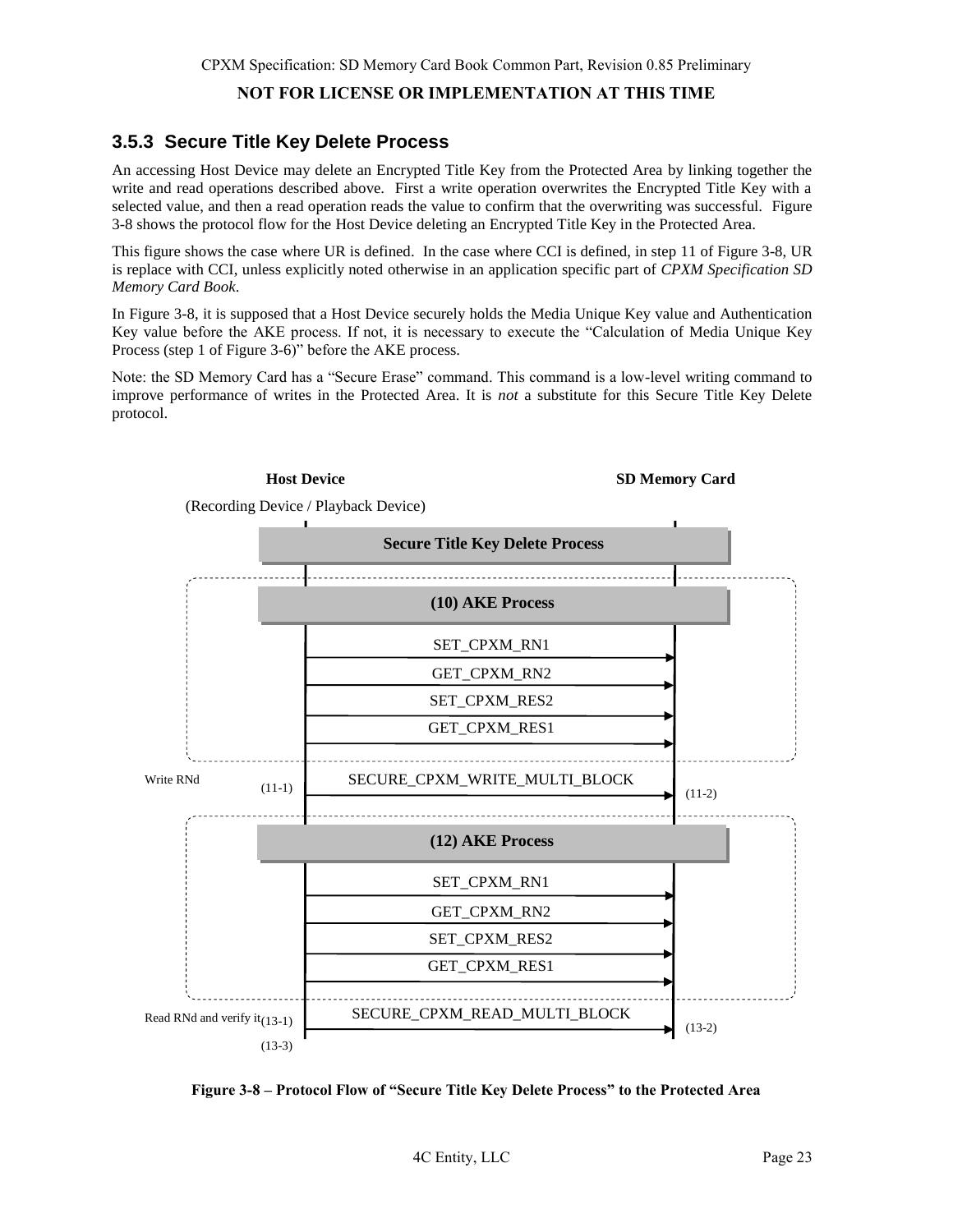(10) AKE Process between the Host Device and the SD Memory Card

The details are the same as those described in steps 2-1 to 2-7 of [Figure 3-6.](#page-27-1) Here, it is supposed to generate another session key as the Session Key 5.

(11) Overwrite Process

(11-1): The Host Device overwrites the field of the Encrypted Title Key with a random number for delete (RNd) by the "SECURE CPXM\_WRITE\_MULTI\_BLOCK" command. Here, the data, including the RNd, to be written by the "SECURE CPXM\_WRITE\_MULTI\_BLOCK" command is encrypted by AES\_ECBC with the Session Key 5. The Host Device shall hold the RNd securely for later use. Note that the mode of the "*SECURE\_CPXM\_WRITE\_MULTI\_BLOCK" command* shall be set "mode 1"*.* Here, regarding the "mode" of the "*SECURE\_CPXM\_WRITE\_MULTI\_BLOCK"* command, refer to the *SD Memory Card Specifications – Part 3 Security Specification*.

(11-2): The SD Memory Card receives the encrypted data including the RNd and decrypts it using AES\_DCBC with the Session Key 3, and then stores it in the Protected Area.

(12) AKE Process between the Host Device and the SD Memory Card

The detail is the same as steps  $2-1 \sim 2-7$  of [Figure 3-6.](#page-27-1) Here, it is supposed to generate another session key as the Session Key 6.

(13) Verification Process

(13-1): The Host Device sends the SECURE\_CPXM\_READ\_MULTI\_BLOCK" command to read the data including RNd which is the same sector written at step 11.

(13-2): The SD Memory Card fetches the data from the Protected Area and encrypts the data including the RNd with AES\_ECBC using the Session Key 6 and returns it to the Host Device.

(13-3): The Host Device receives the data including the RNd and checks the RNd is equal to the RNd securely held in the step 11-1. Here, before checking, the data including the RNd to be read with the "SECURE\_READ\_MULTI\_BLOCK" command is decrypted by AES\_DCBC using the Session Key 6.

If deletion of the Title Key is not verified, the Host Device must assume the deletion has not occurred.

The actual Title Key usually resides within a single sector. However, it might cross sector boundaries. In this case, all corresponding sectors must follow the above protocol.

## <span id="page-33-0"></span>**3.6 Content Encryption and Decryption Format**

#### <span id="page-33-1"></span>**3.6.1 General Principle**

The content to be protected shall be encrypted. When the content is more than 128 bits, the content is encrypted using AES cipher in CBC mode, as described in the *Introduction and Common Cryptographic Elements* book of this Specification. If the last block is incomplete (a residual block, i.e. the length of the last block is less than 128 bits) it is left unencrypted (usually, each SD-Application does not contain critical data in the last few bytes). If the entire content is less than 128 bits, the data is unencrypted. A detailed encryption and decryption format of each object (e.g. AAC, MP3, JPEG, MPEG etc.) is described in each application specific part of *CPXM Specification SD Memory Card Book*.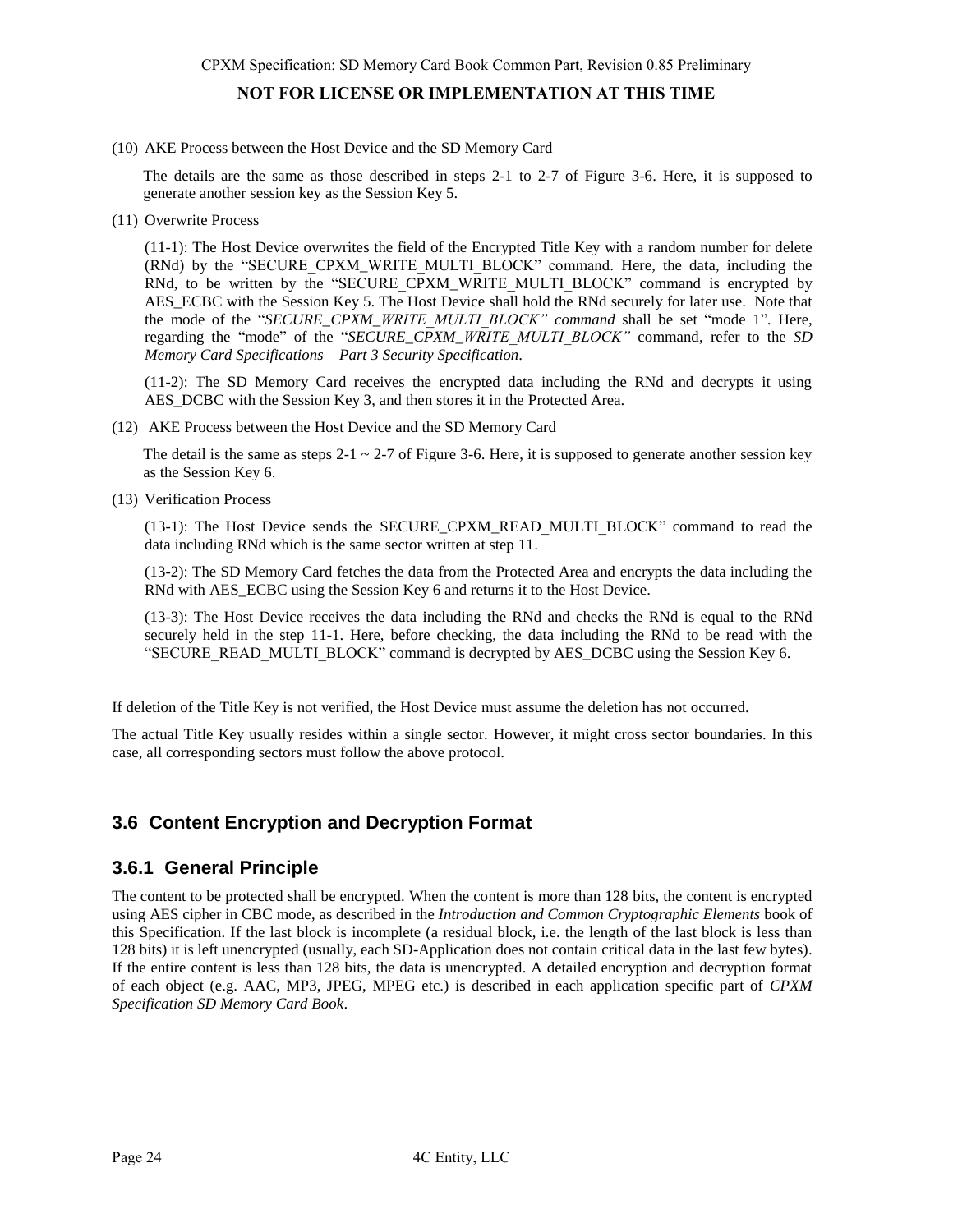#### <span id="page-34-0"></span>**3.7 File Format of the Protected Area**

This section shows the file format of the Protected Area. The physical allocation of the file system of the Protected Area is described in the *SD Memory Card Specifications –Part 3 Security Specification*.

The directory and file configuration in the Protected Area are as follows, unless explicitly noted otherwise in an application specific part of *CPXM Specification SD Memory Card Book*:

- In the Protected Area, a directory is assigned by each application. The directory name is "XXX" (Here, " $\text{XXX}$ " = the name of SD-Application which is defined by the SD Association)
- Within each directory, the file stored Encrypted Title Key using CPXM technology is named "YYY.KYX" (Here, "YYY" is assigned by each SD-Application).
- In the Protected Area, a file stored Encrypted Application Key associated with each MKB is named "APP\_nn\_x.KYX" (Here, "nn" is associated with the MKB slot number in decimal (00 to 15), and x is a character denoting "1" is odd and "2" is even.).

For example, as shown in [Figure 3-9,](#page-34-2) the directory name is SD\_APPLI and the file stored Encrypted Title Key is APPLInnn.KYX (Here, "nnn" is decimal number).

The detail of directory and file configuration in the Protected Area of each SD-Application is described in each application specific part of *CPXM Specification SD Memory Card Book*.



**Figure 3-9 – Directory and File Configuration**

#### <span id="page-34-2"></span><span id="page-34-1"></span>**3.8 Process**

Each SD-Application specific process, (e.g. recording, move, copy, playback, viewing etc.), is described in the application specific part of the *CPXM Specification SD Memory Card Book*.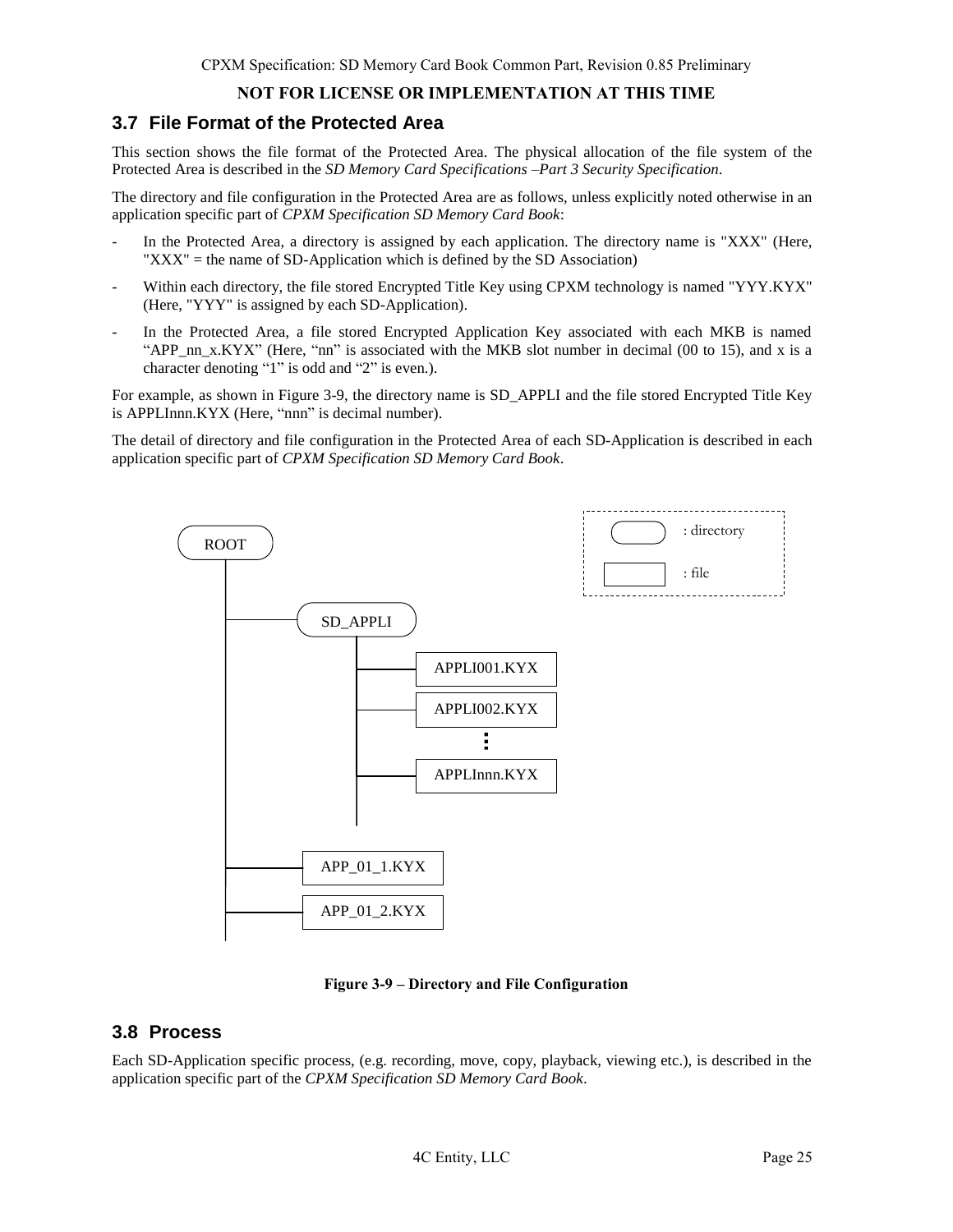#### <span id="page-35-0"></span>**3.9 MKB Update**

This section describes the MKB update procedure. The devices that support any recording functions, such as recording new content, move content or copy content from a host device to an SD Memory Card shall support this MKB Update feature. The devices that support only reading functions, such as playback content, move content or copy content from an SD Memory Card to a host device may support this feature. SD Memory Cards shall support this feature. This MKB update procedure also supports field installation of the MKB to an unassigned MKB slot, i.e. replacing a Placeholder MKB with either a Fixed MKB or a Proprietary MKB. The term "updating Host Device" is defined in this section and referred as a Host Device that supports the MKB Update feature.

[Figure 3-10](#page-35-1) shows the protocol flow for updating an MKB into the SD Memory Card.

In the SD Memory Card up to sixteen MKBs are pre-stored. All of the sixteen MKBs are updatable.

In the following steps, if the updating Host Device aborts the process at any point, the Host Device shall not record any new content to the SD Memory Card.

#### **Updating Device**

#### **SD Memory Card**

(Recording Device / Playback Device)



<span id="page-35-1"></span>**Figure 3-10 – Protocol Flow of "MKB Update Process"**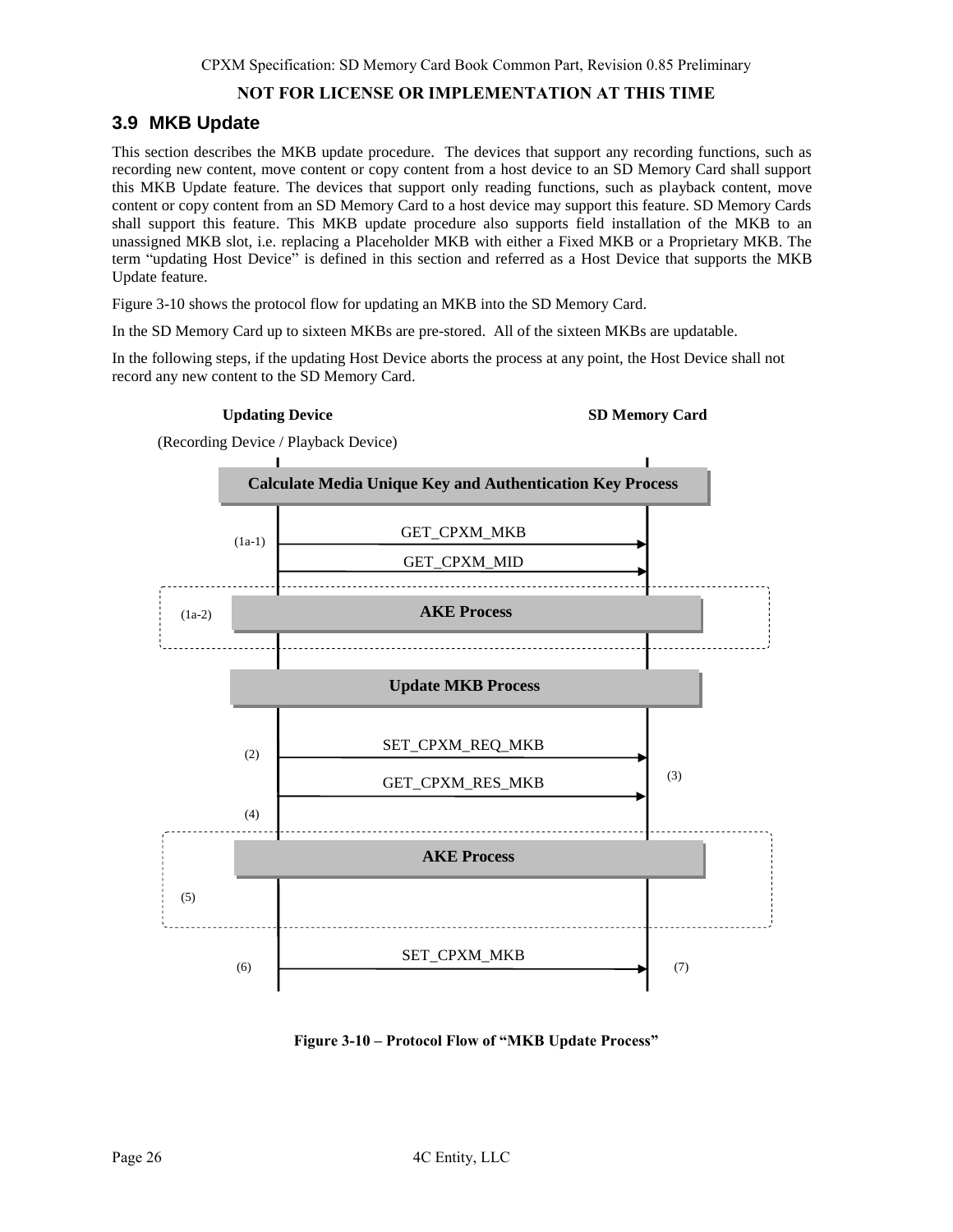(1) AKE using the MKB which is to be updated in the SD Memory Card  $(MKB_{median})$  between the updating Host Device and the SD Memory Card

(1-1): The Updating Device retrieves an MKB<sub>media</sub> from the SD Memory Card with the "GET\_CPXM\_MKB" command, and it calculates a Media Key  $(K_m^0)$  from the MKB<sub>media</sub> with a Host Device Key ( $K_{d,h}$ ). The Updating Device retrieves a Media Identifier from the SD Memory Card with the "GET\_CPXM\_MID" command and it calculates the Authentication Key ( $K_{\text{auth}}$ ) with the Media Key ( $K_m^0$ ) and the Media Identifier (ID<sub>media</sub>). The Updating Device may skip this step 1-1 if this process has been performed already in the previous step.

(1-2): AKE using " $K_{\text{auth}}$ ". If this authentication step succeeds, the same Session Key ( $K_s$ ) is generated at both the updating Host Device and the SD Memory Card.

(2) The updating Host Device sends a Media Key Base Request to the SD Memory Card

(2-1): The updating Host Device finds the 16-byte entry of Media Key Data in the Media Key Data Record and the 6-byte entry of the UV Descriptor in the Explicit Subset-Difference for the Media Key Record from the MKB in the updating Host Device (MKB<sub>host</sub>) corresponding to the Device Node included in the IDmedia of the SD Memory Card. If the updating Host Device cannot find the Media Key Data or the UV Descriptor, then this MKB update process shall be aborted.

(2-2): The updating Host Device concatenates the 16-byte Type and Version Record, the 16-byte Media Key Data, the 6-byte UV Descriptor in the  $MKB<sub>host</sub>$  3-byte MKB Length of the  $MKB<sub>host</sub>$  in byte, and the 7byte verification data and to generate a 48-byte Media Key Base Request ( $K_m^0$ -Request).

K<sub>m</sub><sup>0</sup>-Request = Type and Version Record || Media Key Data || UV Descriptor || MKB Length || FEEDDEADBEEF4C<sub>16</sub>

(2-3): The updating Host Device encrypts the  $K_m^0$ -Request using AES\_ECBC with the Session Key generated at step (1) and sends the encrypted data to the SD Memory Card using the "SET\_CPXM\_REQ\_MKB" command.

(2-4): The updating Host Device calculates the Expected Media Key Base Response (Expected- $K_m^0$ -Response) with the Media Key and the Media Key Data, and stores it securely for later use. The updating Host Device calculates  $K_m^0$  from the MKB<sub>host</sub> and its own Host Device Key Sets.

Expected- $K_m^0$ -Response = AES\_G( $K_m^0$ , Media Key Data)

(3) The SD Memory Card calculates the Media Key Base Response ( $K_m^0$ -Response) and sends it back to the updating Host Device

(3-1): The SD Memory Card decrypts the received encrypted  $K_m^0$ -Request using AES\_DCBC with the  $K_s$ generated at step (1). The SD Memory Card shall verify the correctness of the decrypted data by observing the following condition:

[AES\_DCBC(K<sub>s</sub>, encrypted  $K_m^0$ -Request)]<sub>lsb\_56</sub> == FEEDDEADBEEF4C<sub>16</sub>

If the verify succeeds, go to step (3-2), otherwise, this MKB update process shall be aborted.

(3-2): The SD Memory Card executes MKB process with the Media Key Data, Media Device Key Sets and the Version Number, and calculates a candidate Media Key (candidate  $K_m^0$ ), and stores it securely for later use.

(3-3): The SD Memory Card calculates an Authentication Key ( $K_{\text{auth}}$ ) with the candidate  $K_{\text{m}}^{0}$  and the Media Identifier and stores it securely as a candidate  $K_{\text{auth}}$  in the SD Memory Card.

(3-4): The SD Memory Card calculates the 16-byte  $K_m^0$ -Response with the candidate  $K_m^0$  and the entry of the MKB<sub>host</sub>.

 $K_m^0$ -Response = AES\_G(the candidate  $K_m^0$ , Media Key Data)

(4) The updating Host Device checks Media Key Base Response from the SD Memory Card

(4-1): The updating Host Device retrieves the  $K_m^0$ -Response using the "GET\_CPXM\_RES\_MKB" command. The SD Memory Card sends the  $K_m^0$ -Response back to the updating Host Device securely using AES\_ECBC with the  $K<sub>s</sub>$  generated at step (1).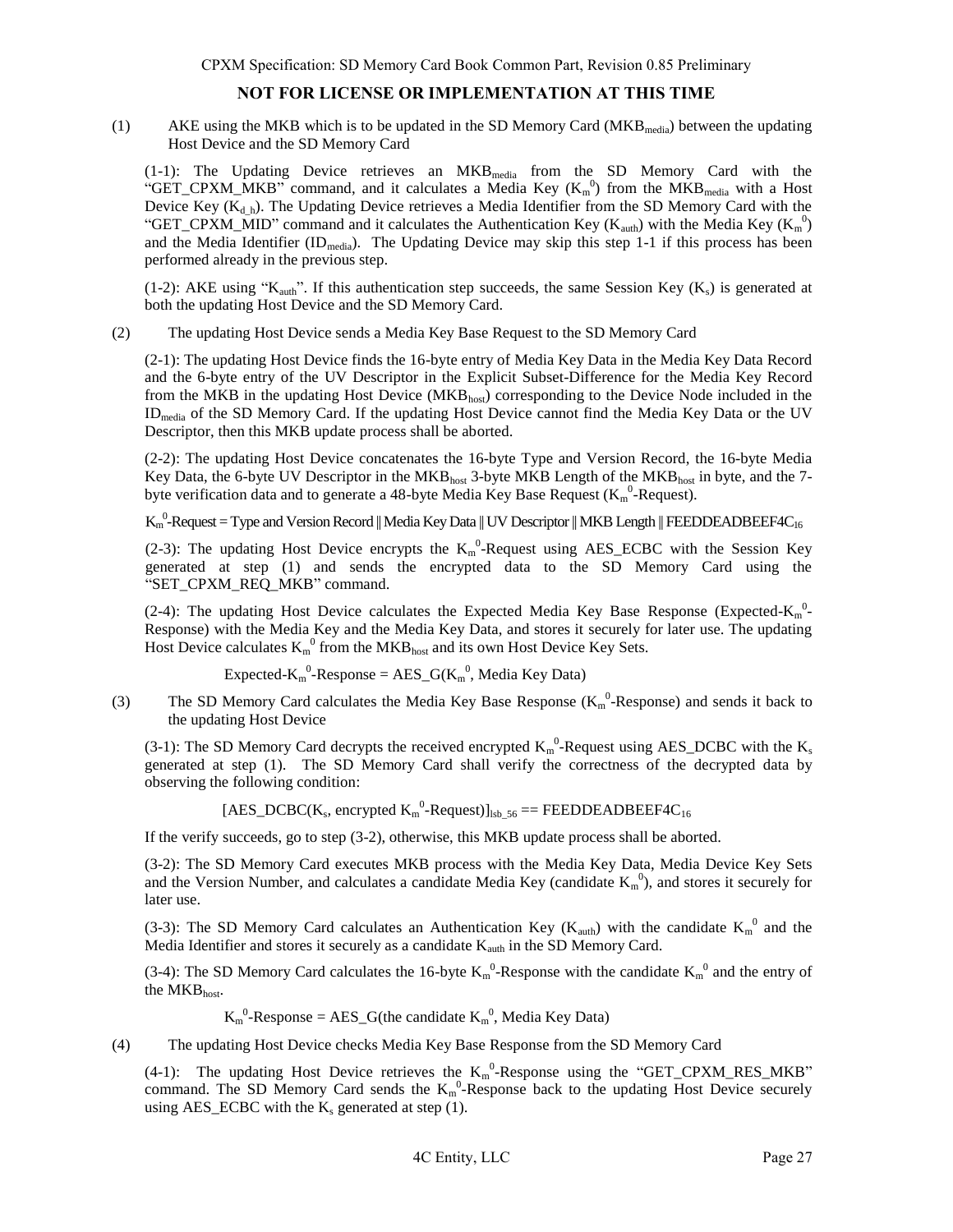(4-2): The updating Host Device receives the encrypted  $K_m^0$ -Response and decrypts it using AES\_DCBC with the  $K_s$  generated at step (1). The updating Host Device checks whether the  $K_m^0$ -Response is exactly the same as the Expected- $K_m^0$ -Response calculated and securely stored at step (2). If they match, go to step (5), otherwise, this whole process shall be aborted.

(5) The updating Host Device records an Application Key file in the Protected Area of the SD Memory Card. When the updating Host Device is to install either a Fixed MKB or a Proprietary MKB to the MKB slot, this step shall be skipped.

(5-1): The updating Host Device executes AKE Process using the MKB in the SD Memory Card (MKB<sub>media</sub>) between the updating Host Device and the SD Memory Card and generates a new  $K_s$  as required before reading and writing data from/to the Protected Area of an SD Memory Card.

(5-2): The updating Host Device securely reads the active Application Key file from the Protected Area with the "SECURE\_CPXM\_READ\_MULTI\_BLOCK" command and decrypts the Encrypted Application Key ( $K_{app}$ ) with the  $K_{mu}$  derived from the  $MKB_{median}$  and the ID<sub>media</sub>.

(5-3): The updating Host Device encrypts the  $K_{app}$  with the  $K_{mu}$  derived from the  $MKB_{host}$  and the ID<sub>media</sub>, and securely stores the Application Key file with the "SECURE\_CPXM\_WRITE\_MULTI\_BLOCK" command as an inactive one into the Protected Area of the SD Memory Card.

For example, if the SD Memory Card returns the MKB with '2' as the number of time that the MKB has been updated in step 1-1, then the even Application Key file is the active one and the odd Application Key file is the inactive one. The Updating Device securely reads the even Application Key file and decrypts the Application Key with the  $K_{mu}$  derived from the  $MKB_{median}$  and the ID<sub>media</sub>. The Updating Device re-encrypts the Application Key with the  $K_{mu}$  derived from the  $MKB_{host}$  and the ID<sub>media</sub> and securely writes the odd Application Key file as described in the above step 5-2 and 5-3.

(6) The updating Host Device sends the MKB in the updating Host Device  $(MKB<sub>host</sub>)$  to the SD Memory Card

The updating Host Device sends the MKB<sub>host</sub> to the SD Memory Card by using the "SET\_CPXM\_MKB" command.

(7) The SD Memory Card switches the MKB and  $K_{\text{auth}}$  to the new ones

After the reception of the  $MKB<sub>host</sub>$ , the SD Memory Card shall conduct following verifications;

- a) When the updating Host Device is to install either a Fixed MKB or a Proprietary MKB to the MKB slot
	- 1) Verify the candidate  $K_m^0$  with the Verify Media Key Record in the MKB<sub>host</sub> to ensure that the candidate  $K_m^0$  and the Version Number of the MKB<sub>host</sub> are appropriate (see Section 3.2.5.2 in the *Introduction and Common Cryptographic Elements* book of this specification).
	- 2) For the MKB<sub>host</sub>, verify the Check Data for MKB field in the End of Media Key Block Record in the  $MKB<sub>host</sub>$ .
	- 3) Check whether the Application ID in the Type and Version Record of the  $MKB<sub>host</sub>$  is for either a Fixed MKB or a Proprietary MKB.
	- 4) Check whether the Application ID in the Type and Version Record of the MKB<sub>host</sub> does not exist in any of the other MKB slots.
- b) When the updating Host Device is to update a Fixed MKB or a Proprietary MKB already installed in the SD Memory Card
	- 1) Verify the candidate  $K_m^0$  with the Verify Media Key Record in the MKB<sub>host</sub> to ensure that the candidate  $K_m^0$ ; and the Version Number of the  $MKB_{host}$  are appropriate (see Section 3.2.5.2 in the *Introduction and Common Cryptographic Elements* book of this specification).
	- 2) Check whether the Version Number of the receiving MKB<sub>host</sub> is greater than that of the stored MKB<sub>media</sub> by decrypting the Verify Media Key Record in the MKB<sub>host</sub> using the candidate  $K_m^0$ .